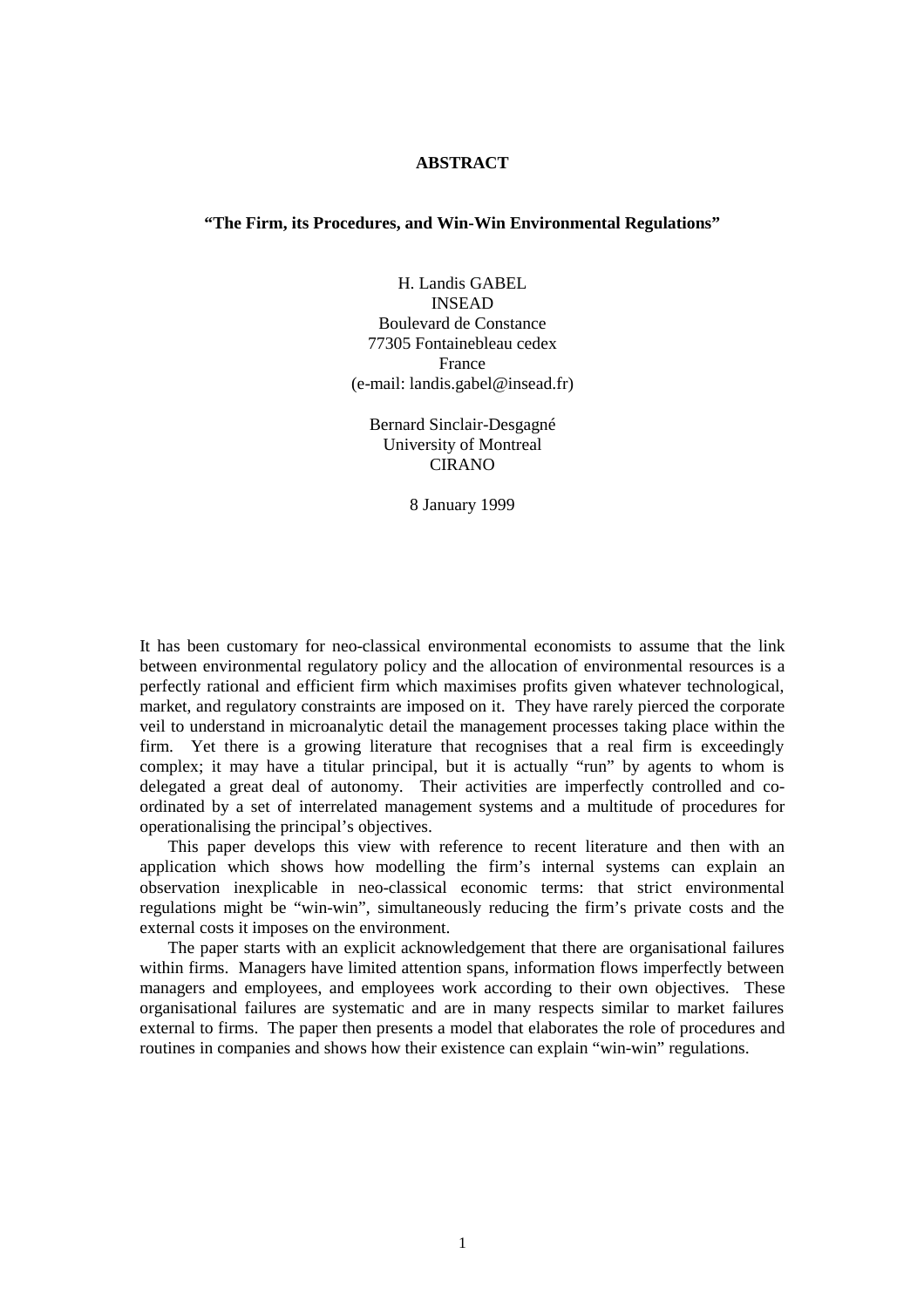#### **"The Firm, its Procedures, and Win-Win Environmental Regulations"**

H. Landis Gabel Bernard Sinclair-Desgagné

8 January 1999

The firm in mainstream economic theory has often been described as a 'black box.' And so it is. This is very extraordinary given that most resources in a modern economic system are employed within firms, with how these resources are used dependent on administrative decisions and not directly on the operation of a market.

(Coase, 1992 p.714)

Most production in modern economies occurs within organisations, and this production is regulated only to a limited extent by prices. . . . These observations make it clear that if economists wish to understand how resources in modern economies are allocated, we must understand what goes on inside organisations.

(Stiglitz, 1991 p. 15)

It has been customary among environmental economists schooled in the neo-classical tradition to assume that the link between environmental regulatory policy and the allocation of environmental resources is very simple. It is a perfectly rational and efficient black box firm, which maximises profits given whatever technological, market, and regulatory policy constraints are imposed on it. Because economists have long assumed that the firm behaves in this way, and have been content to model its behaviour as such, they saw no reason to pierce the corporate veil to understand in micro-analytic detail the management processes taking place within the firm.

This tradition has had several predictable results. One was that economists concerned with environmental problems focused their attention almost exclusively on public policy instruments applicable outside the firm. This was natural since their model provided little substance to the firm, per se. The model was more concerned with the web of market relationships between the firm and other rational economic agents, so economists naturally believed that environmental problems were caused by some market failure.

Since by assumption environmental problems had to originate in the market, it was natural to seek to solve them by fixing the market's flaws. Economists have for several generations proselytised for the cause of public policy instruments that do so. Marketable quotas which establish property rights to environmental resources, effluent taxes which increase inefficiently low prices, and legal liability for compensating victims of third-party damage are favoured instruments.1

A second predictable result (although not easily documented) has been that environmental damage occurred for causes that have totally escaped policy-makers' notice. Failure of organisations to co-ordinate behaviour can result in environmental accidents

<sup>&</sup>lt;sup>1</sup>Regulatory failure, like market failure, has also been subject to careful academic scrutiny, albeit only relatively recently. It is because of the perceived ubiquity of regulatory failure - for example, the failure of command and control environmental policies - that there is so much interest now paid to the marketoriented policies that environmental economists have been promoting. (Cf., Crandall, 1992; Gupta, *et al*., 1993; Tietenberg, 1990.) Regulatory failure will not be a topic of this paper despite its importance.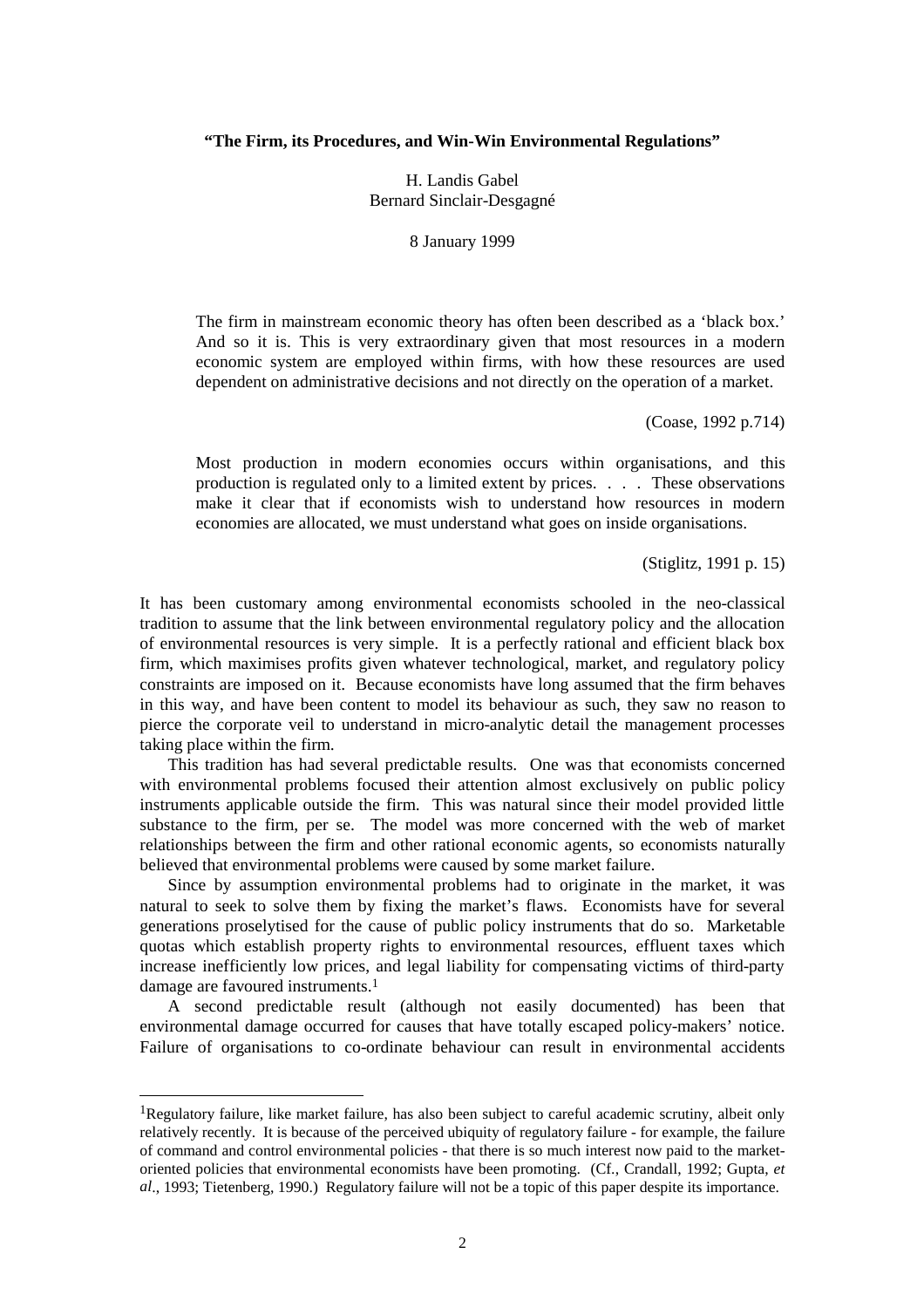entirely independent of failures of markets. Settings apparently free of market problems are not necessarily free of environmental risk.

A final result of the neo-classical paradigm was that although managers of business firms foundered trying to cope with the rising tide of environmental pressures, of which public policy was only one, economists had little advice to offer to them. Proffered advice came from other academics and business consultants,2 but it lacked the rigour characteristic of economic science. In particular, there has been little rigorous analysis of how a company's environmental strategy is operationalised in the management control systems, formal and informal, that would normally convert strategy into action.

This is not a criticism of economic analysis of market failures, nor is it intended to detract from economists' well-founded enthusiasm for market-based policy instruments. Rather, the point is that the logic that looks for failed assumptions to the neo-classical model of the market should be carried into the firm. It is inconsistent, albeit convenient, to assume that markets are flawed but that firms are perfect.

Firms are, of course, exceedingly complex institutions, and profit maximisation is far from trivially easy even in a context of relatively simple and stable market relationships. No reasonably large firm is run by a sole and rational chief executive – a corporate "principal" who maximises the firm's value. All are run by vast numbers of employees - or "agents" - to many of whom may be delegated a great deal of autonomy. Their activities are controlled and co-ordinated, however, by a set of interrelated management systems and a multitude of procedures for operationalising the principal's objectives.3

The point to emphasise is that the principal does not directly make the decisions that determine the firm's performance. Rather, the process is indirect. Profit maximisation must be accomplished - or attempted - via this network of necessarily imperfect systems and procedures that link the principal's objectives to the agents' actions.4 We use the term "management systems" broadly to include formal systems (budgeting, accounting, compensation, etc.), corporate policies, standard operating procedures (SOPs), and simpler work routines and habits, many of which may not be explicitly defined.<sup>5</sup> These systems are the grist of consulting firms and the management literature, they hold centre stage in business school curricula, and they preoccupy practising managers. To assume that the firm simply and perfectly maximises profit is to assume away one of the main challenges facing its managers.

Thus, the link between environmental regulatory policy and the allocation of environmental resources is complex, multi-step, and imperfect. Designing regulatory policy is only a first step. That policy may occasionally intervene in the management systems themselves,6 but more commonly, it alters the external rules to which the corporate principal is subject. These altered rules must then induce the principal to change the management systems which play a crucial role motivating and controlling the actions of the agents. Finally, the agents must respond to the changes in the management systems, presumably in consort with the objectives of both the corporate principal and the regulatory policy maker. Any environmental impact only appears at this last step.

In these steps, there are invariably slips that break the direct link traditionally assumed between the regulator and the environment. Managers have limited attention spans, information flows imperfectly between managers and employees, and employees pursue their own objectives. All these imperfections and more cause organisational failures within the

<sup>2</sup> Good examples of work in this genre are Epstein (1996a,b,c).

<sup>&</sup>lt;sup>3</sup> To keep the chapter focused, we will maintain the traditional assumption that the firm's principal desires to maximise profits. Our point of departure from neo-classical economics is to reject its assumption that the firm can be represented as a single perfectly rational decision-maker.

<sup>4</sup> For an elaboration of some of this, see Milgrom and Roberts (1992) Chapter 4.

<sup>5</sup> The notion of routines is developed in Nelson and Winter (1982) and Postrel and Rumelt (1992).

 $6$  For example, in a Canadian case over illegal sulphur emissions, a court ordered the company, Prospec, to obtain ISO 14001 certification.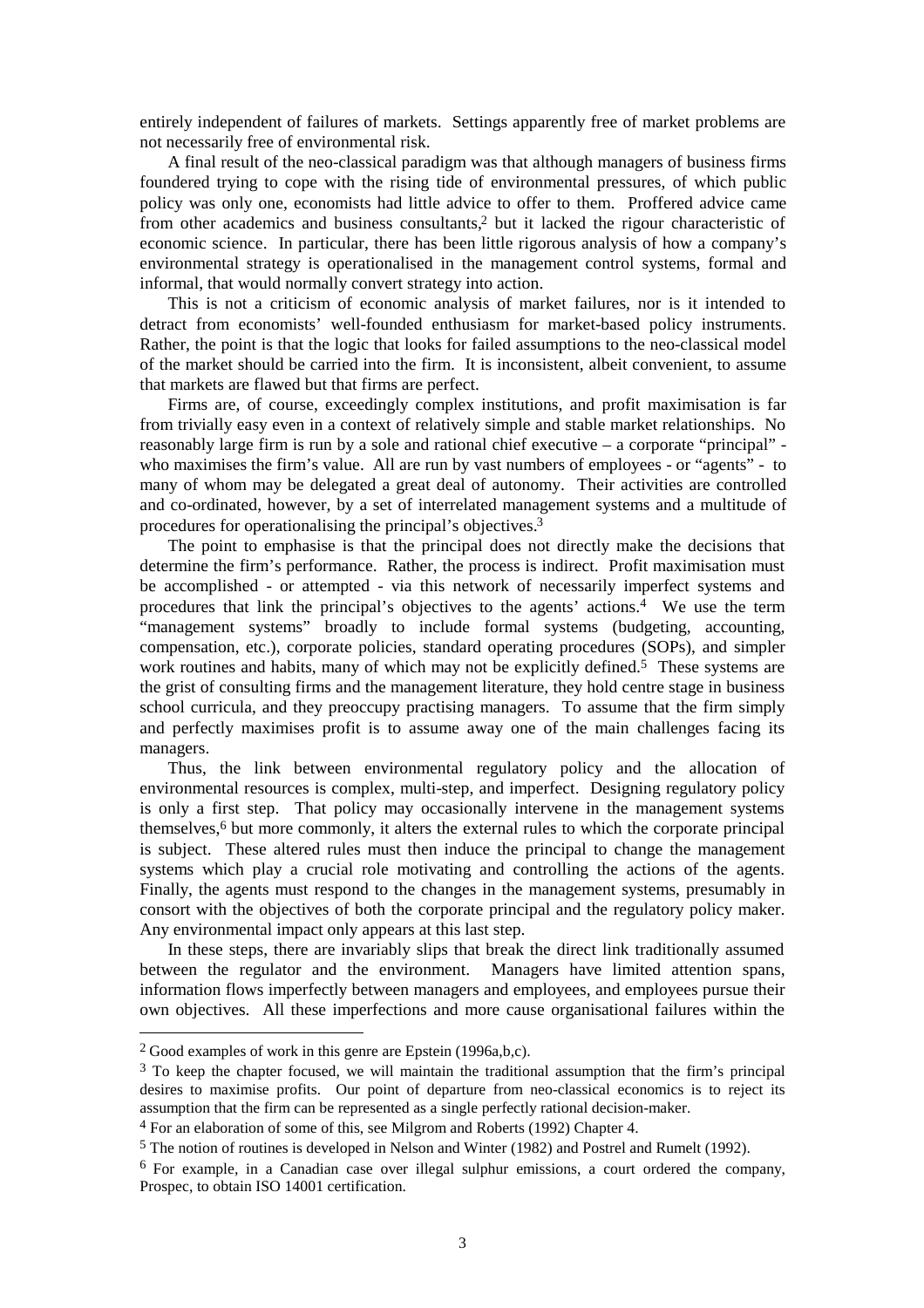firm. As we will argue in this chapter, these organisational failures are systematic, they are in many respects similar to the market failures long studied by environmental economists, and there are instruments available to fix them analogous to the instruments available to fix markets.

Because our focus is within the firm, our analysis is not just relevant to the public policy maker. It should be obvious that organisational failures are relevant to the firm's management as well, since their manifestation is frequently unachieved profit potential. To give an example on which some of the following analysis will focus, if a firm is systematically losing money by wasting environmental resources, the firm's management would like to know it as much as, and possibly more than, the environmental policy maker.

The first objective of this paper is to argue that designing corporate environmental policy should take an equal position on the economists' agenda to designing public environmental policy. In addition to studying the appropriate economic incentives confronting a firm (or its principal) in a decentralised market economy, environmental economists should also study the appropriate incentives facing the agents within the firm. The two areas of study are intimately linked, but they are not the same. We will show in this paper that behind the corporate veil lie causes of systematic organisational failure that are analogous in many respects to problems of externalities in the context of market-mediated transactions. And there are management tools to mitigate these organisational failings just as there are public policy tools (e.g., Pigovian taxes, rules of civil and criminal liability, and marketable property rights) that might remedy market failings. In the lexicon of organisational economics, the causes of organisational failure include perverse incentives, hidden actions, imperfect information, strategic behaviour, and moral hazard. The management tools include monitoring technologies, contract design, task allocation decisions, centralisation and decentralisation of authority, and accounting systems, *inter alia*.

# **The paradox of low hanging fruit**

Economists . . . tend to regard energy efficiency like the man whose friend draws his attention to a £20 note lying on the pavement. 'It can't be,' he says. 'If it were, somebody would have picked it up.'

Every scheme to encourage investment in energy efficiency finds plenty of what the industry calls 'low hanging fruit' - projects with succulent returns. Robert Ayres, in a paper at a conference on energy and the environment in the 21st century at the Massachusetts Institute of Technology last year, drew attention to the 'energy contest' begun in 1981 by the Louisiana division of Dow Chemical, to find capital projects costing less than \$200,000 with payback times of less than a year. In 1982 the contest yielded 27 projects in which Dow invested \$1.7m: the return averaged 173% ( a payback period of about seven months). The contest continued, with more projects backed each year. In 1988 95 projects were picked, costing a total of \$21.9m - and yielding an average return of 190%.

(*The Economist*, 1991 p.15)

Dow's experience is not unique. The 3M company has eliminated 500,000 tons of waste and pollutants and saved \$482 million in so doing and another \$650 million by energy conservation since it started its 3P ("Pollution Prevention Pays") programme in 1975. The Centre for the Exploitation of Science and Technology ran an eighteen-month project in the UK to test the benefits of waste reduction and clean technologies. The project saved more than £11 million a year for the eleven participating companies, mostly from simple changes in processes that reduced inputs of water, energy, and raw materials. The US Environmental Protection Agency has estimated that if the entire country were to switch to energy-efficient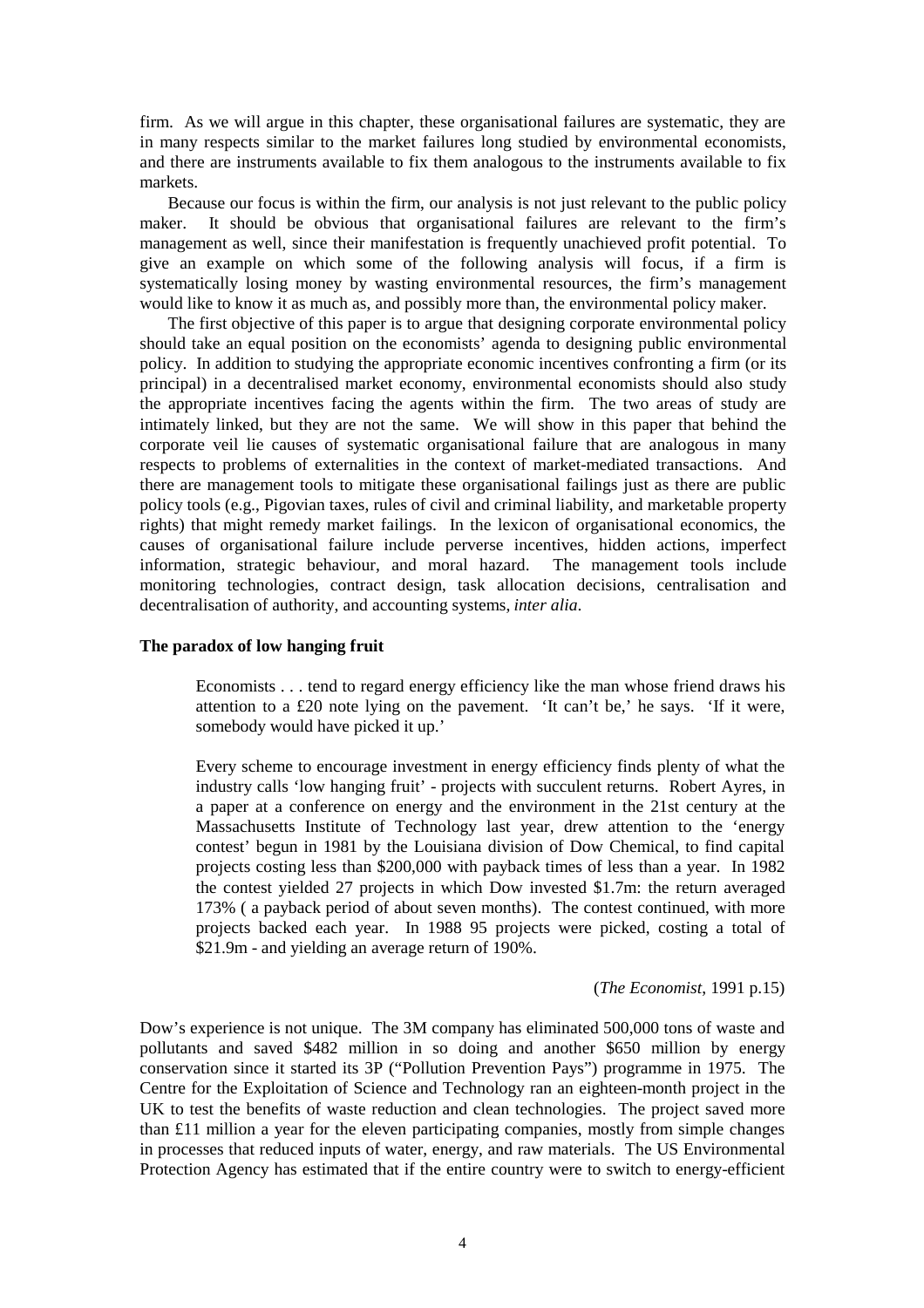lighting, its electricity bill would fall by 10% and air pollution would be reduced by between 4 and 7%. The Agency's Green Lights Program, initiated in 1991, has helped companies switch to energy-efficient lighting to save money and the environment.

There seems to be anecdotal evidence that low hanging fruit is abundant; so abundant that Michael Porter, in an article published in *Scientific American*, claimed that

Strict environmental regulations do not inevitably hinder competitive advantage against foreign rivals, indeed, they often enhance it.

(Porter, 1991 p.96)

That is, environmental policies are potentially win-win policies. They may prompt firms to see and pick low hanging fruit - a harvest for both the environment and for those firms.

The significance of what has become known as the "Porter Hypothesis" is that it apparently contradicts the conventional wisdom that environmental regulations shift formerly external costs back onto firms, burdening them relative to competing firms in countries with less strict regulations. Porter has subsequently elaborated on the hypothesis with many more examples (Porter and van der Linde, 1995), and others have taken up his argument, including senior officials in the US government (Gore, 1993).

The precise claim and meaning of the Porter Hypothesis are unclear because Porter's original examples mix several different ways by which the hypothesis could be true. The only one that is controversial, at least to mainstream economists, is the case where regulations purportedly reduce the absolute costs of the firms subject to them. It is controversial because it requires the existence of abundant low hanging fruit, and this in turn contradicts the neo-classical model of the firm.

If regulations are to lower the costs of firms subject to them, several conditions must occur. One is that firms are not productively efficient (they are not minimising private costs), *ex ante*. They are operating inside a cost efficiency frontier. Only from a starting point inside the frontier is it feasible to reduce simultaneously both social and private costs. All of this presupposes, in terms we have been using, that there is an organisational failure in the firm.

A second condition concerns the firm's behavioural response. Environmental regulations, while shifting external costs to the firm, must stimulate a sufficient improvement in productive efficiency to outweigh the internalised cost. Clearly, the existence of win-win opportunities neither assures that strict environmental regulations will help firms find them, nor that if found, they are valuable enough to offset the internalised costs. Win-win is logically most likely in situations where the firm is far from the efficiency frontier, where the burden of the compliance cost is light, and where the shift to the frontier can be made cheaply.

A final condition that is required for the hypothesis to be interesting to academics and practitioners is that it is systematically true. One can always find some anecdotal examples to contradict the simplifying assumptions of abstract deductive models. Porter apparently believes it is systematically and commonly true, even though he qualifies his statements with words like "may", "often", and "in many cases". Yet when he uses Japan and Germany as examples to argue that strict environmental policies have helped promote their productivity growth, he is clearly making a general statement.7

Porter's claim has spawned a number of papers, both pro and con, in business and academic journals. Most are anecdotal, some are theoretical, and a few are empirical. As examples, Meyer (1992) claims to find some statistical evidence in the US of a positive impact of environmental regulations on economic performance. Palmer and Simpson (1993 p. 17), by contrast, find Porter's arguments "based on unlikely assumptions and inconclusive

 $<sup>7</sup>$  The obvious alternative hypothesis is that the causality is reversed; that those countries' productivity</sup> levels and wealth caused their strict environmental regulations.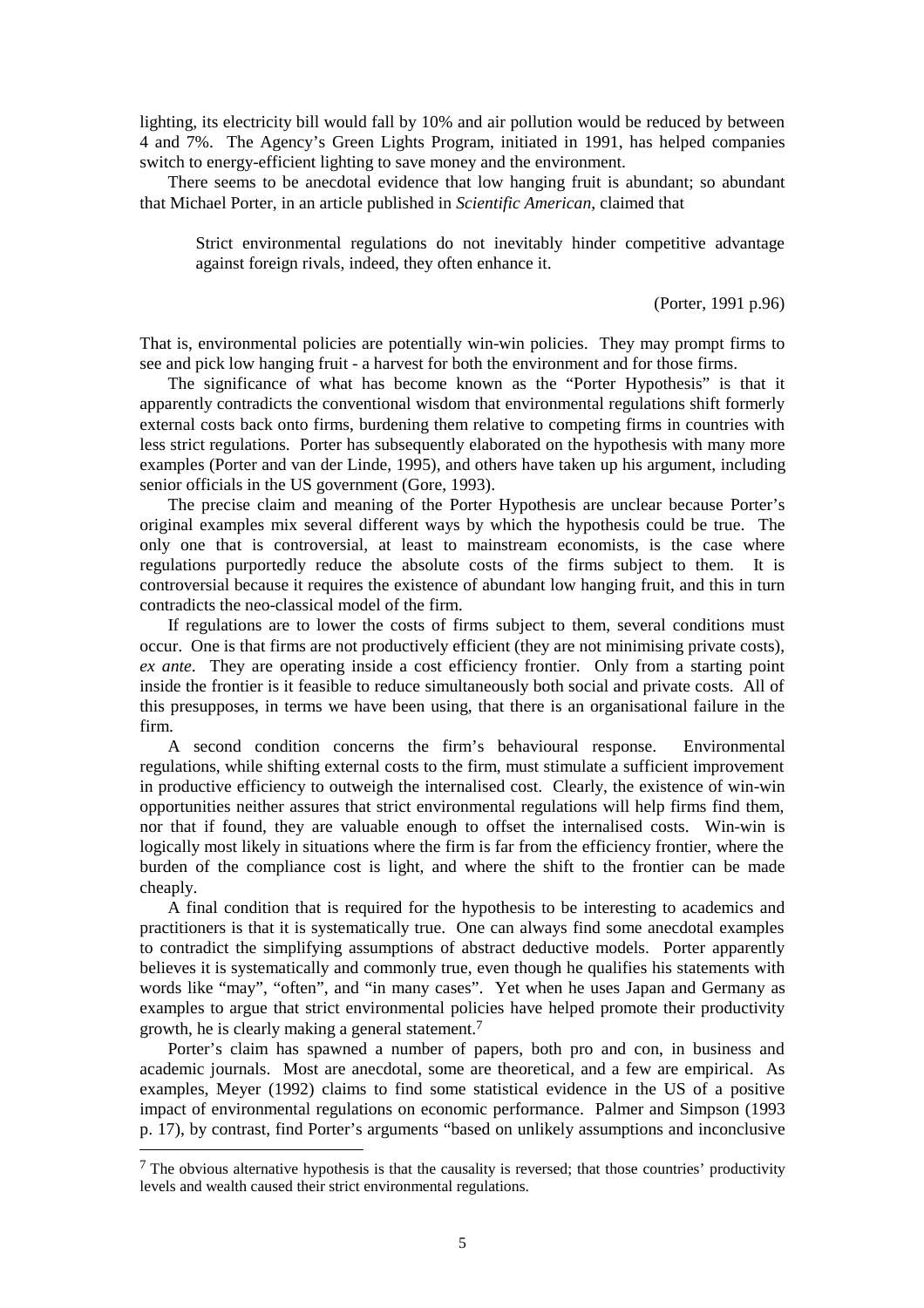anecdotal evidence." Similarly, Oates, *et al*. (1994 p. 21) conclude that "Until such time as we acquire more compelling evidence on the Porter Hypothesis, it is our sense that it should not be given much credence." Walley and Whitehead (1994) believe that win-win opportunities exist but are rare. Jaffee, *et al*. (1995 p. 159) conclude their survey paper saying, "there is . . . little or no evidence supporting the revisionist hypothesis that environmental regulation stimulates innovation and improved international competitiveness."8

# **Procedures and routines in companies**

 $\overline{a}$ 

People are, at best, rational in terms of what they are aware of, and they can be aware of only tiny, disjointed facets of reality.

(Simon, 1985 p. 302)

The lengthy and crucial processes of generating alternatives, which include all the processes that we ordinarily designate by the word 'design', are left out of the [traditional] account of economic choice.

(Simon, 1987)

The way in which the organisation searches for alternatives is substantially a function of the operating rule it has. . . . The organisation uses standard operating procedures and rules of thumb to make and implement choices. In the short run these procedures dominate the decisions made.

# (Cyert and March, 1992 pp. 133-4)

We have already argued that the firm can be imagined as a principal who is linked to his or her agents by a network of systems and procedures. These systems, procedures, and routines are key features of any organisation. Cyert and March (1992) identified several types of procedures: task performing, record keeping, information handling, and planning. A critical function these procedures perform is to economise on limits to time and attention which curse us all but which are assumed away in traditional neo-classical modelling.

Because neo-classical economists assumed away these limits, company systems and procedures never had any significance to them. It was left to behavioural economists to examine rational choice by decision-makers with limited knowledge and computational abilities; decision-makers suffering from "bounded rationality" (see Simon, 1987).<sup>9</sup> This rendered management systems and procedures important to them, and as the reader will see, our approach follows their lead.

Let us imagine a decision maker in a firm facing a flow of questions, problems, or demands for decisions, each of which must be resolved not only in isolation but in relation to other parts of the organisation. Perhaps initially, in the process of learning a new job, he or she regards each event as unique and fashions a novel resolution for each. After some time, however, patterns emerge which make it possible to categorise incoming events according to standard types and to devise SOPs appropriate for resolving each type. These SOPs allow work to proceed much more quickly and efficient, but there will be errors introduced into the work from the inevitable mismatches between the actual events and their standardised types.

<sup>8</sup> Although the majority of economists probably dismisses the Porter Hypothesis, at least as expressed here, it may have a redeeming political virtue of providing a counter argument to the business community's concern about cost of compliance with environmental regulations.

<sup>9</sup> The behaviouralists justified their assumption with empirical observations of human behaviour and the cognitive limitations that influence it.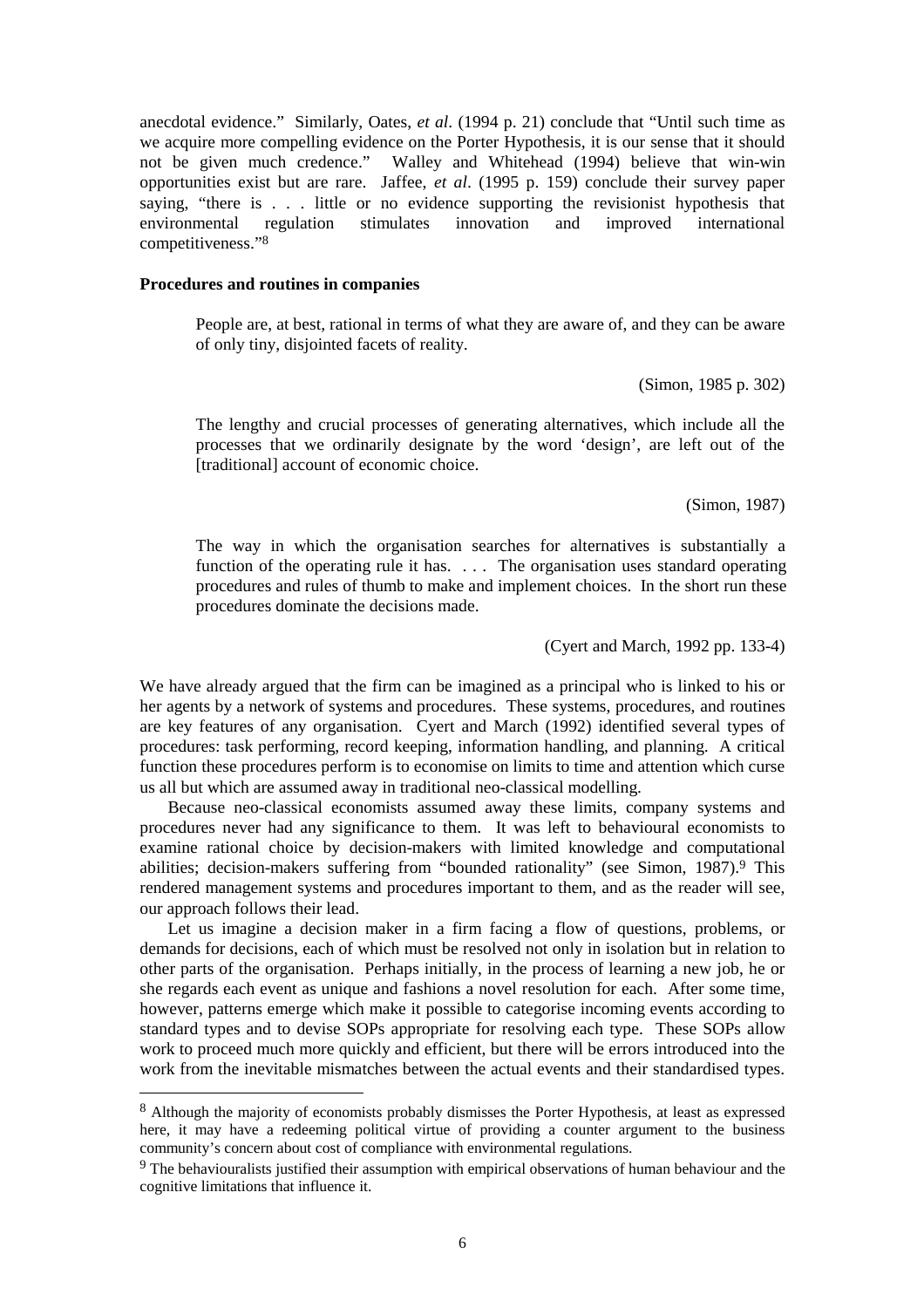By refining its SOPs or create new ones, a firm can reduce - although never eliminate - the mismatches between events and SOPs, but this will raise administrative costs.

This implies that the image of a firm setting each product's price by some idiosyncratic calculus of marginal costs and revenues is descriptively inaccurate. In reality, pricing decisions are standardised. They might be done, for example, by applying a fixed profit margin to standardised cost figures generated by a highly standardised cost accounting system. As Cyert and March (1992 p.124) observed, pricing decisions are "almost as routinised as production line decisions."

When one imagines a firm as a collection of systems, procedures, and routines, it becomes clear that one can introduce a concept of productive efficiency that is similar but not identical to that of neo-classical economics. The firm devises its systems in order to minimise operating costs. Those systems are rigid, however, so that once they are installed, they can act as a constraint on the firm's objective of profit maximisation. If the costs of that constraint are great enough, the firm can invest in changing the systems. Although the system constraint on profit maximisation is novel, the logic of cost minimisation and thus productive efficiency should be familiar to those schooled in neo-classical economics.

Less familiar is the fact that the firm constrained by its routines can make "mistakes". That is, the organisational constraint may prevent the firm from seeing and reacting to opportunities or threats that would be evident to an unconstrained firm.10 This is what we call "organisational failure". The failure may be either an unwitting violation of the environmental laws and regulations or a missed opportunity to make a profit (that is, low hanging fruit left unpicked). It should be clear, however, that the term "organisational failure" does not connote that the firm is inefficient given its need for systems and procedures to economise on managerial time and attention.

Although we might suppose that the firm's systems, procedures, and routines are ideal when first devised, it should be clear that with the passage of time, they will become less and less so. Relative prices change, regulatory and other environmental conditions change, and the firm's competitive situation changes. If the procedures could be changed frequently, marginally, and at negligible cost, there should be no problem. Unfortunately, they cannot be. In the short run, they are essentially fixed. Paradoxically, the procedures that increase an organisation's efficiency also reduce its adaptability to changing circumstances.

The model of the insides of a firm that we have presented may be unfamiliar to traditional economists, but it is alive in the literature of organisational theory. Readers of that literature will encounter firms comprised of sets of systems, the elements of which must be congruent with each other and with the external environment (Nadler and Tushman, 1997; Tushman and O'Reilly, 1996). Expressed by Kogut and Zander,

. . . the capabilities of the firm . . . rest in the organising principles by which relationships among individuals, within and between groups, and among organisations are structured.

(Kogut and Zander, 1992 p.384)

It will be explained to readers that these systems coalesce in "quantum states" (Miller and Friesen, 1984). Tushman and O'Reilly (1996) call these "punctuated equilibria".

This organisational literature does not bequeath to us formal mathematical models of systems and procedures, quantum states, or punctuated equilibria. However, in economics there are mathematical models of analogous phenomena: technical compatibility standards

<sup>&</sup>lt;sup>10</sup> In a mathematical maximisation model, this simply represents the reduced objective function value that the new constraint causes.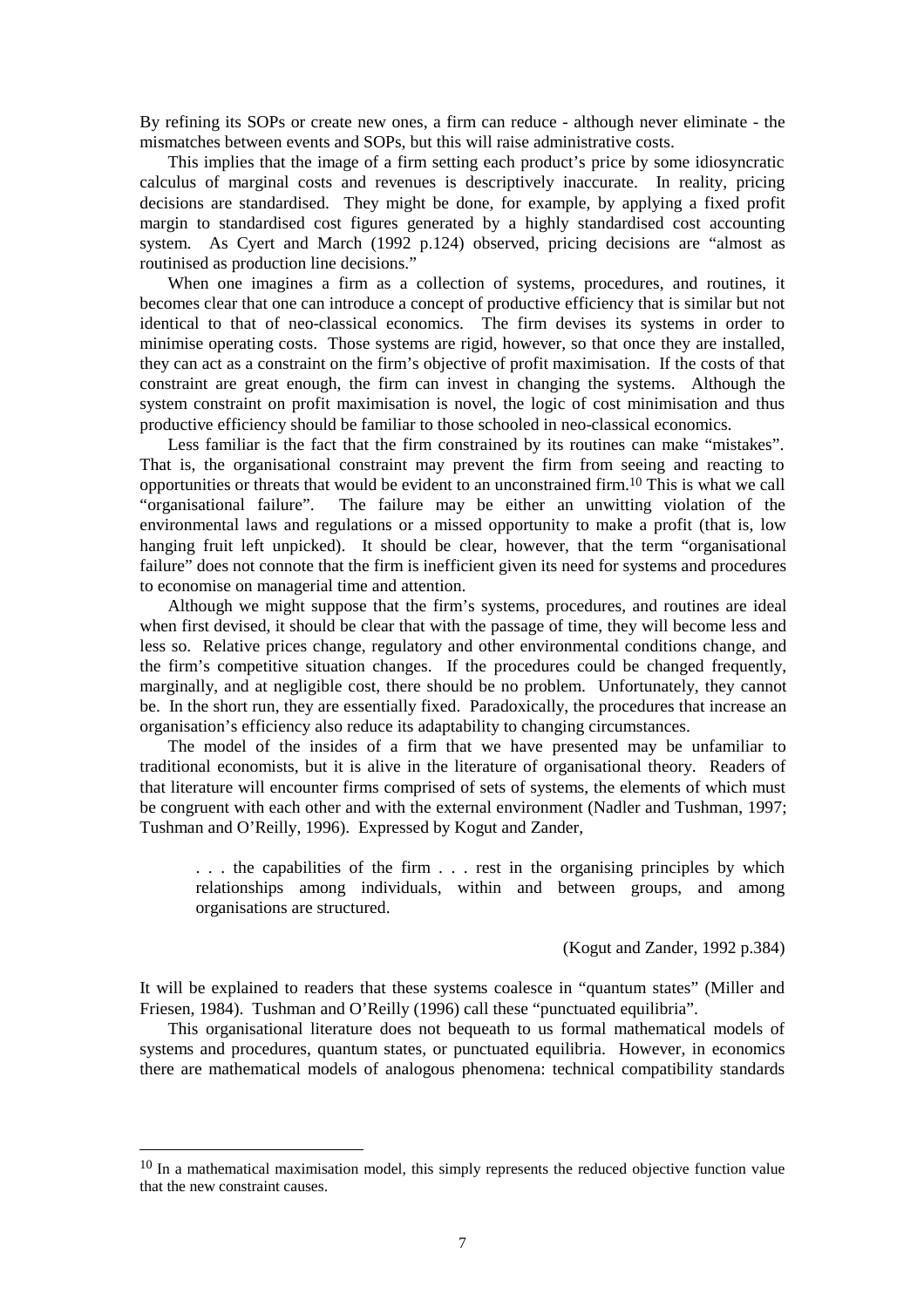and the processes of shifting from one to another.11 (For a survey of that literature, see David and Greenstein, 1990.) Explaining the analogies might help make the organisational literature comprehensible to those unfamiliar with it.

One analogy between technical standards and organisational systems is that both are a means of assuring compatibility between different elements of a system. Technical standards assure compatibility between software and hardware; organisational standards assure compatibility between design, production, and marketing or between the accounting system and the compensation system. Each possible outcome of the application of a set of procedures in one part of an organisation (that is, each standard solution to a routine problem) must be matched with procedures in many other parts. A related analogy is that any change in one standard requires co-ordination with many others or behaviour will not be controlled. Miller and Friesen (1984) implicitly recognise the analogy when they explain that movement between organisational quantum states cannot be made by changing each element of the system piecemeal but only by changing all simultaneously in a quantum leap.

This implies a third analogy. A change in organisational systems will be revolutionary, disruptive, and costly. It is like a miniature paradigm revolution in science about which Kuhn (1962) wrote. It is revolutionary in that the old systems are not pushed to evolve further but are destroyed to be replaced new ones. It is disruptive because agents must abandon traditional patterns of behaviour in which they have specific competencies and thus value to the firm, and they must learn new routines in their place. Clearly, agents may have a personal motive to resist this; the benefits of the change may be external to them. And it is costly. Apparent resistance to change may be more than just selfishness. Experimental evidence indicates that learning new routines is more difficult and costly when old routines must first be unlearned (Shiffrin and Schneider, 1977).

Inertia to change is a final analogy between technical standards and organisations. Inertia appears in models of conversion from an old technical standard to a new one (Farrell and Saloner, 1985, 1986), and organisational inertia is the dominant theme of organisation ecology and evolutionary economics.12 Some sources of organisational inertia arise from human traits like myopia, hubris and denial (Rumelt, 1995). Others (closer to the focus of this paper) are "rooted in the size, complexity, and interdependence in the organisation's structures, systems, procedures, and processes" (Tushman and O'Reilly, 1996 p.18).

One may bemoan companies' reluctance to change systems, but one should note that this rigidity can be the penalty of success. Companies are often successful precisely because they have imbedded their routines so deep into their employees' consciousness and subconsciousness that they become part of the company culture. To Nelson and Winter (1982), the skills and capabilities of an organisation are bound up in its routines. Indeed, one could argue that some companies amount to little more than their routines and the associated brand identity. MacDonalds is one obvious example; it is essentially the company's routines and the brand identity they have created that are franchised. IBM and Apple differ by much more than their product lines. Both firms succeeded for a long time in great part due to their routines, different though they were, and each eventually fell victim to the rigidity of its routines when a changing situation necessitated restructuring. General Motors is a widely cited example of a once-successful organisation nearly destroyed by its inertia. In the environmental domain, the Body Shop is best known not for its products but for a set of practices that support a philosophy embodying environmental virtue.

The rigidity they introduce into a firm is not the only - and possibly not the worst - curse of systems and procedures. They may also blind the firm to the changes that make those

<sup>&</sup>lt;sup>11</sup> Compatibility standards are the technological or dimensional standards that allow different products to work together. Examples are standards for computer hardware and software, standards for audio or video hardware and software, automobile wheels and tires, etc.

<sup>&</sup>lt;sup>12</sup> Organisation ecology posits that firms cannot change in any significant way; evolutionary economics accepts that they can, albeit with great difficulty.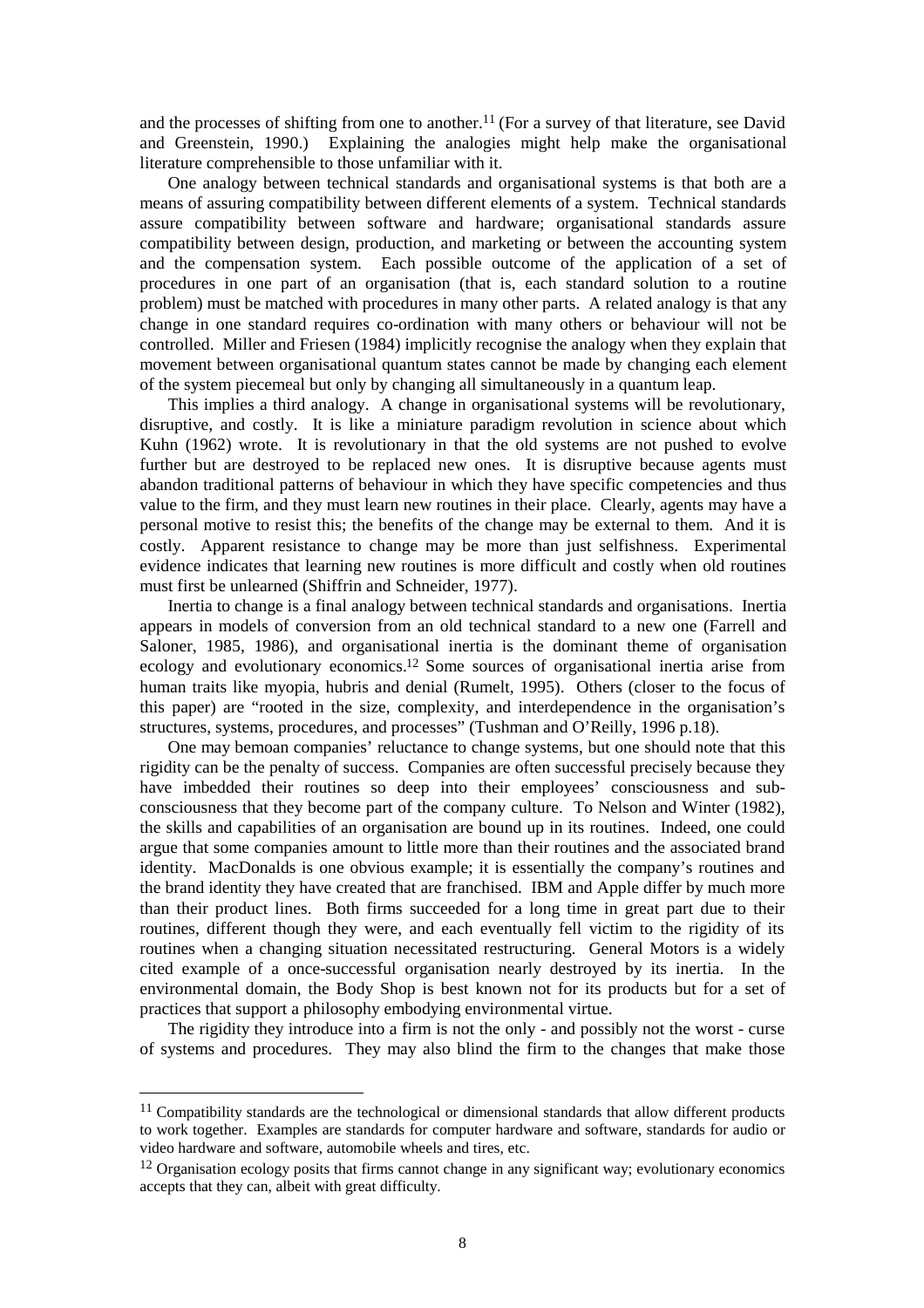same systems and procedures obsolete. As Cyert and March observed regarding procedures for record keeping,

The records that are kept determine in large part what aspects of the environment will be observed and what alternatives of action will be considered by the firm.

(Cyert and March, 1992 p.126)

### **Standard operating procedures and low hanging fruit**

[T]here is beyond question a body of very important but unorganized knowledge which cannot possibly be called scientific in the sense of knowledge of general rules: the knowledge of the particular circumstances of time and place. It is with respect to this that practically every individual has some advantage over all others because he possesses unique information of which beneficial use might be made, but of which use can be make only if the decisions depending on it are left to him or are made with his active co-operation.

(Hayek, 1945 p.521)

The 'facts of the case' may be directly present to the subordinate, but highly difficult to communicate to the superior. The insulation of the higher levels of the administrative hierarchy from the world of fact known at first hand by the lower levels is a familiar administrative phenomenon. . . . The information needed for a correct decision may be available only to the subordinate.

(Simon, 1945 p.238)

Let us sketch a model that illustrates how the paradox of low hanging fruit can be explicated and how public policy might be fashioned to induce the firm to harvest it. In so doing, we will build on the previous sections which discussed the paradox, procedures and routines in companies, and our notion of organisational failures.

Organisational failures in an environmental context will be of two types. The first is a choice made or an action taken with a negative risk-adjusted expected value. This could be a violation of the environmental laws or some action that entails an excessive risk of causing an environmental accident for which the firm will be liable. The second is the failure to take a legitimate and profitable action (again in terms of a suitably risk-adjusted expected value). These are organisational failures because a rational and perfect black box firm would not make these mistakes, nor would a principle interested in maximising shareholder value. Note that the first (which we will call a type II error) is not necessarily an agent's calculated decision to break the law or risk an accident, nor is the second an agent's conscious neglect of profitable opportunities (a type I error). Rather, errors are inadvertent; they occur because information is imperfect, communication is costly, and human rationality is limited.

To model these errors, one must model a decision-making process within a firm. Imagine that a corporate principle is fashioning an environmental policy<sup>13</sup> for the corporate agents whose actions invariably entail risk of error. The objective of the policy is to reduce the probability of these errors. The principle must choose the form of the environmental policy. Let us imagine that there are two decision variables to it. One is vigour of effort. This can be measured in terms of direct cost for training agents, for providing them with information,

<sup>&</sup>lt;sup>13</sup> The reader should note that in this paper, the term environmental policy is not necessarily public policy. The distinction between public and private (corporate) environmental policy will be clear in the context or it will be specified.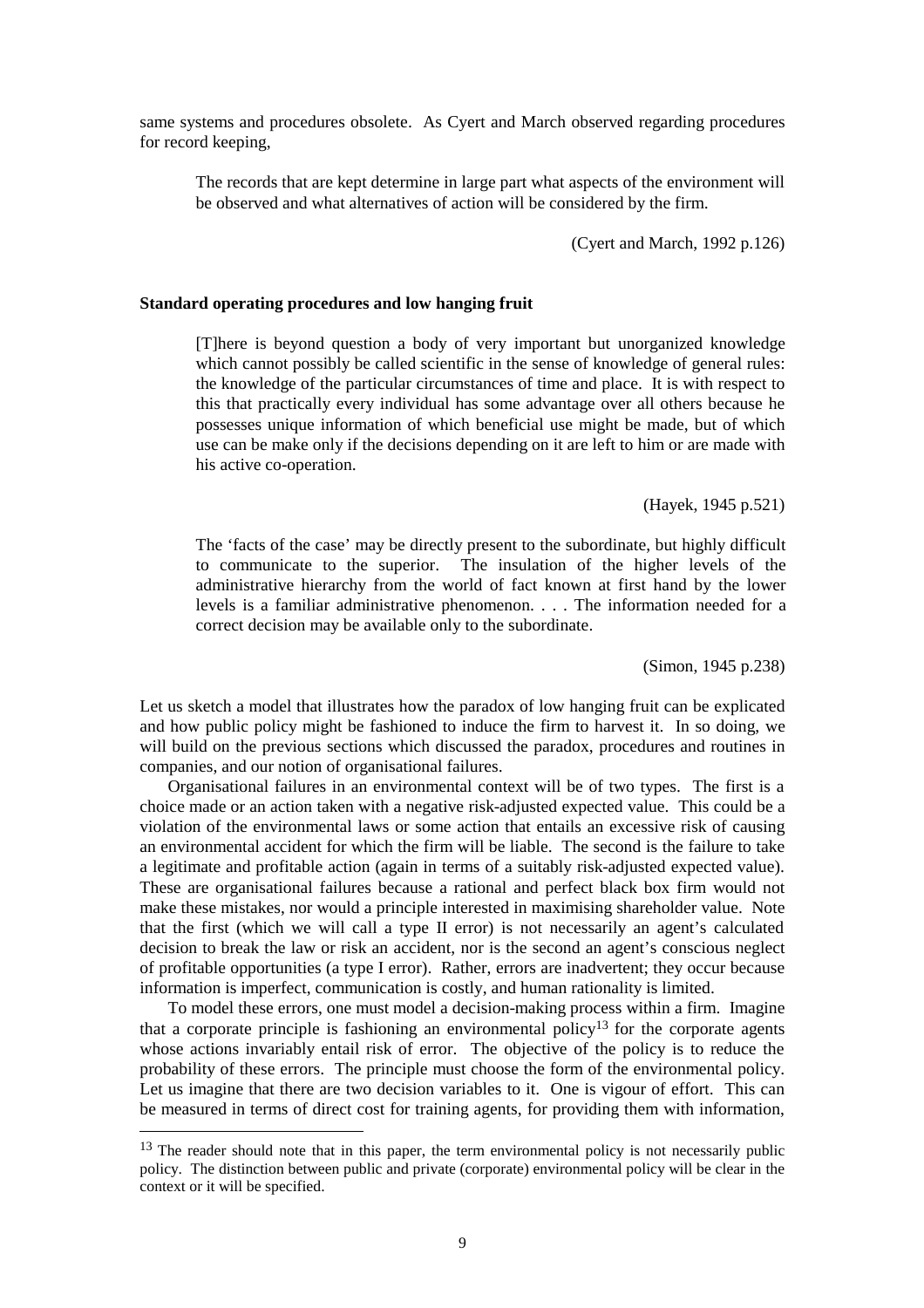for staff to support them, and for auditing and monitoring the agents. Specific examples of such costs might include involvement with the EPA's Green Lights policy, compliance with EMAS or ISO 14000 requirements, and the cost of introducing green accounting systems. Presuming these efforts are effective, they should reduce organisational failures of both types.

The second decision variable is the constraint on agents' decision-making latitude. Two basic means are available to do this: SOPs and centralisation of authority. Either one denies agents the ability to make ad hoc decisions. Although they are different means, they have the same consequences for the model we are developing, and we will speak from here on about SOPs. The reader may substitute centralisation at will. As suggest by the quotations that introduce this section, to constrain agents' decision-making latitude may reduce the likelihood of a negligent act, but it will result in the loss of opportunity to profit from "information . . . available only to the subordinate."

Although these two approaches are not inconsistent, they are likely to be substitutes. If agents' decision-making latitude is constrained by SOPs (or if the decisions are made closer to or even by the principal), then it is less necessary to disseminate information to agents and to audit their actions.

With this basic outline, we can model the firm as follows.14 Agents face a flow of possible choices in their work. As regards those choices with environmental implications, some would be truly negligent. In the model following, let P(N) be the probability that any contemplated choice is inherently negligent, regardless of whether the firm makes the choice and regardless of whether it is detected if it does. The probability that negligence is actually committed, by contrast, is the product of P(N) and the conditional probability that the firm embarks on the course of action, given that it is negligent  $(P(A|N))$ . Ex post, this may cause the firm no loss, and it may even earn a profit. Nonetheless, the expected value is negative because of the probability of detection, either by the enforcement authority's investigation or because of an actual environmental accident. The probability of detected negligence is the probability that a negligent act is committed multiplied by the conditional probability that if committed, it is discovered (P(S|A,N)). In this case, the firm faces a cost of compensation, perhaps environmental restitution, and punitive damages.

Not all accidents are the result of negligence, of course. It is always possible that an action that is not negligent in a legal sense can cause an accident. This probability would be given by P(S|A,N). If such should happen, the firm may have to compensate harmed parties, but this cost is naturally lower than that of a negligent accident.

Finally, the agents may inadvertently choose not to take advantage of a legitimate opportunity to save environmental resources. This is the mistake of leaving low hanging fruit on the tree, and it entails a certain lose of the potential profit. In terms analogous to those above, P(A|N) is the probability that a legitimate course of action is not followed (a type I error).

The decision tree is shown in Figure 1.





<sup>14</sup> This model is adapted from Beckenstein and Gabel (1986).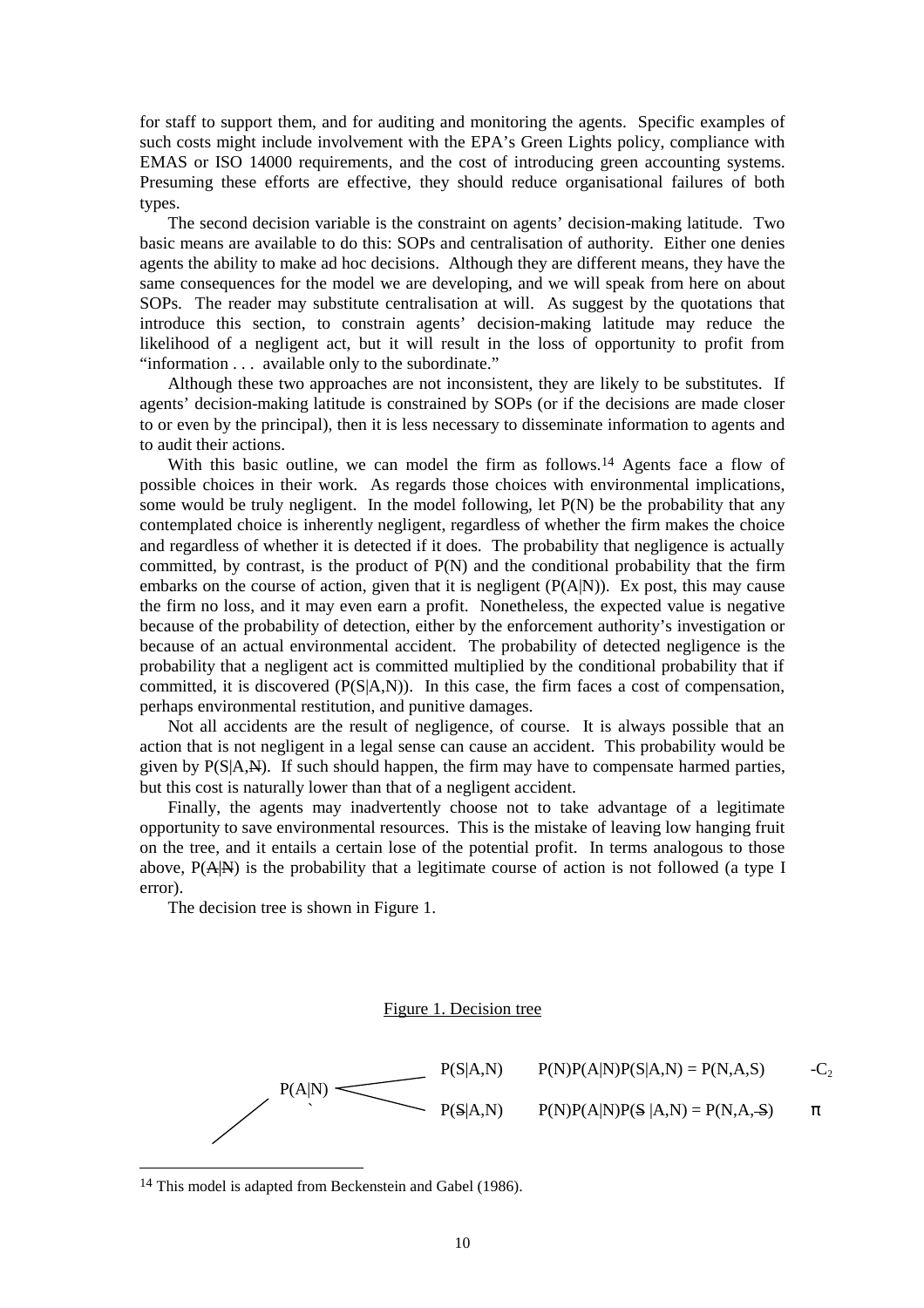$$
P(N)
$$
\n
$$
P(A|N)
$$
\n
$$
P(S|A,N)
$$
\n
$$
P(N)P(A|N)P(S|A,N) = P(N,A,S)
$$
\n
$$
P(S|A,N)
$$
\n
$$
P(N)P(A|N)P(S|A,N) = P(N,A,S)
$$
\n
$$
P(N)
$$
\n
$$
P(A|N)
$$
\n
$$
P(A|N)
$$
\n
$$
P(A|N)
$$

So the firm's principal must design an environmental policy to maximise an expected return,  $E(R)$ .

$$
E(R) = \{P(N, A, S, ) + P(M, A, S)\}\pi - P(N, A, S)C_2 + P(M, A, S)(\pi - C_1) - C_3
$$
\n(1)

where:

| P(N,A,S)                                                                                                                                                                       | the probability that a negligent action is taken but not detected                                |  |  |  |
|--------------------------------------------------------------------------------------------------------------------------------------------------------------------------------|--------------------------------------------------------------------------------------------------|--|--|--|
| P(N, A, S)                                                                                                                                                                     | the probability that a legitimate action is taken                                                |  |  |  |
| P(N,A,S)                                                                                                                                                                       | the probability that a negligent action is taken and detected                                    |  |  |  |
| P(N, A, S)                                                                                                                                                                     | the probability that a non-negligent action results in an environmental<br>accident              |  |  |  |
| $C_1$                                                                                                                                                                          | compensation and damages from a non-negligent accident                                           |  |  |  |
| $C_{2}$                                                                                                                                                                        | punitive fines, damages, compensation and other costs from a negligent<br>accident $(C_2 > C_1)$ |  |  |  |
| $C_3$                                                                                                                                                                          | cost of training and monitoring agents                                                           |  |  |  |
| π                                                                                                                                                                              | the profit earned from a legitimate action taken or a negligent action that is<br>not detected   |  |  |  |
| The expected return can be simplified by converting the joint probabilities into conditional<br>probabilities and expressing them as the type I and II errors discussed above. |                                                                                                  |  |  |  |
|                                                                                                                                                                                |                                                                                                  |  |  |  |

| $f = P(A N)$    | the probability that the company will make a type I error,<br>that it will leave low hanging fruit unpicked |
|-----------------|-------------------------------------------------------------------------------------------------------------|
| $g = P(A N)$    | the probability that the company will make a type II error;<br>that it will take a negligent action         |
| $m = P(S A, N)$ | the probability that a non-negligent action results in an<br>environmental accident                         |
| $n = P(S A,N)$  | the probability that a negligent action causes no accident                                                  |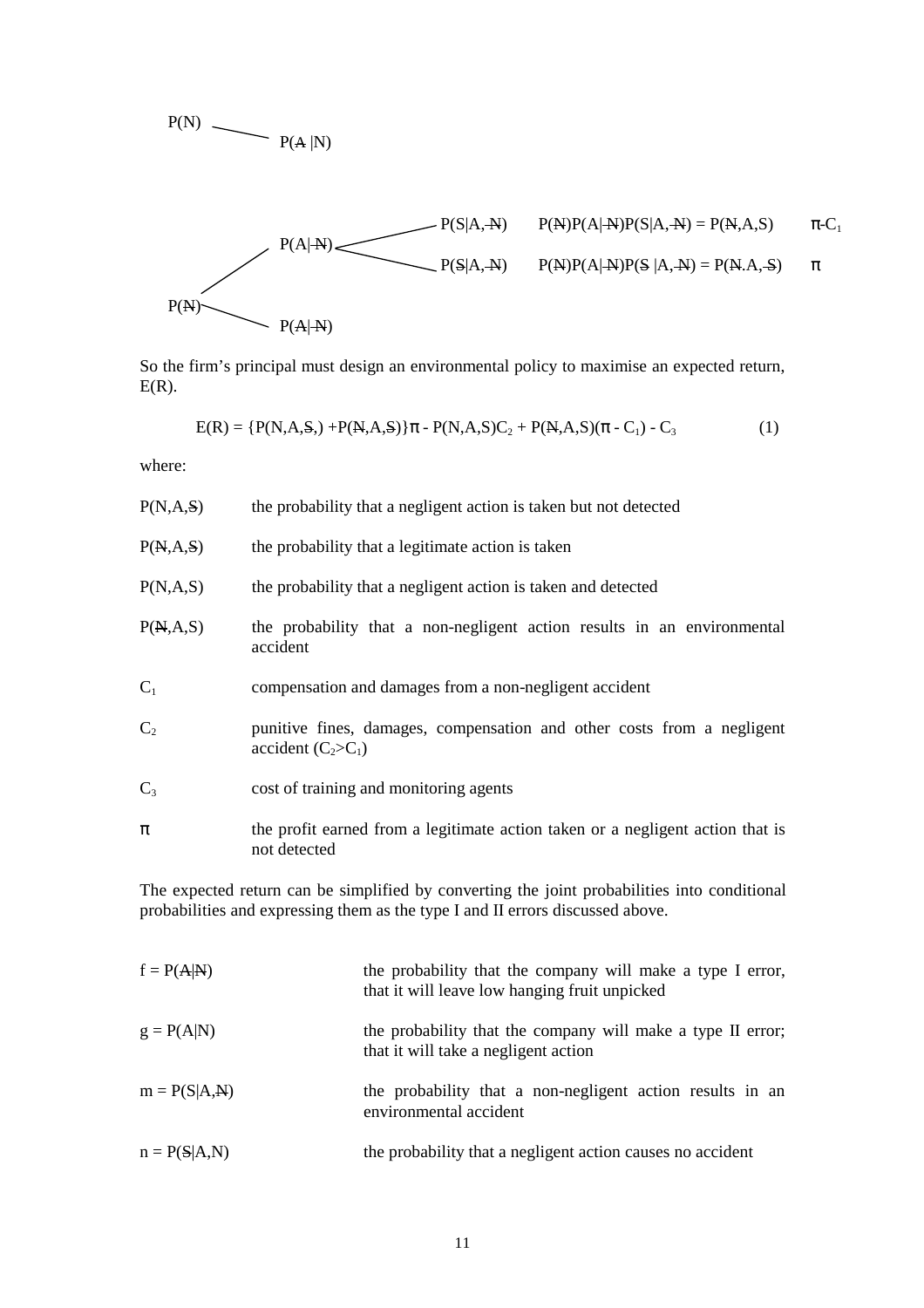then,

$$
\alpha = (1 - n) C_2 - n\pi
$$
 the company's expected cost of a neighbor action ( $\alpha > 0$ )  
 $\beta = \pi - m C_1$  the company's expected benefit of a legitimate action ( $\beta > 0$ )

The requirement that  $\alpha$  and  $\beta$  be positive implies, consistent with the text, that a rational actor would neither be purposefully negligent nor overlook a profitable action.

The expected return can now be rewritten as:

$$
E(R) = -P(N)g\alpha + P(M)(1 - f)\beta - C_3
$$
 (2)

The decision variables for the principal are the expenditure on training, information, and monitoring,  $C_3$ , and a continuous variable X that measures the extent of SOPs controlling the agents' behaviour. A high value of X will denote extensive SOPs (or centralisation). These two policy variables determine the type I and II error probabilities, f and g, with partial derivatives shown in Table 1.

$$
f = f(C_3, X) \tag{3}
$$

$$
g = g(C_3, X) \tag{4}
$$

## Table 1. Partial derivatives

| $\rm{f_c} \,{<}\, 0$ | $g_{cx} > 0$     |
|----------------------|------------------|
| $f_{x} > 0$          | $f_{\rm cc} > 0$ |
| $g_c < 0$            | $f_{xx}$ < 0     |
| $g_{x}$ < 0          | $g_{cc} > 0$     |
| $\rm{f_{cx}<} 0$     | $g_{xx} > 0$     |

An increase in  $C_3$  should simultaneously reduce both f and g, the company's type I and II error probabilities. By contrast, an increase in X, the extent of SOPs, should reduce type II errors but increase type I errors as agents are less able to exploit their knowledge of the uniqueness of each situation. The signs of the second derivatives are based on the idea of diminishing marginal effectiveness of the policy instruments. Presumably, steps with the greatest impact will be taken first. The assumption about the cross-partial derivatives rests on the notion that the marginal effectiveness of an instrument in reducing one error type is lessened to the extent that the other instrument has already reduced that error.

The principal will maximise  $E(R)$  by varying  $C_3$  and X. The first order conditions can be solved for a maximum to give  $C_3^*$  and  $X^*$ , the optimal corporate environmental policy.

The manager's objective is to maximise  $E(R)$  in equation (2) by varying  $C_3$  and X with error probabilities implied by equations (3) and (4). First order conditions for a maximum are:

$$
\partial E(R)/\partial C_3 = -P(N)g_c \alpha - P(M)f_c \beta - 1 = 0 \qquad (5)
$$

$$
\partial E(R)/\partial X = -P(N)g_x \alpha - P(N)f_x \beta = 0 \qquad (6)
$$

The two first-order conditions can be solved to give  $C_3^*$  and  $X^*$ , the profit-maximising values of  $C_3$  and X.

Second-order conditions required for a maximum are:

$$
P(N)g_{cc}\alpha + P(M)f_{cc}\beta > 0
$$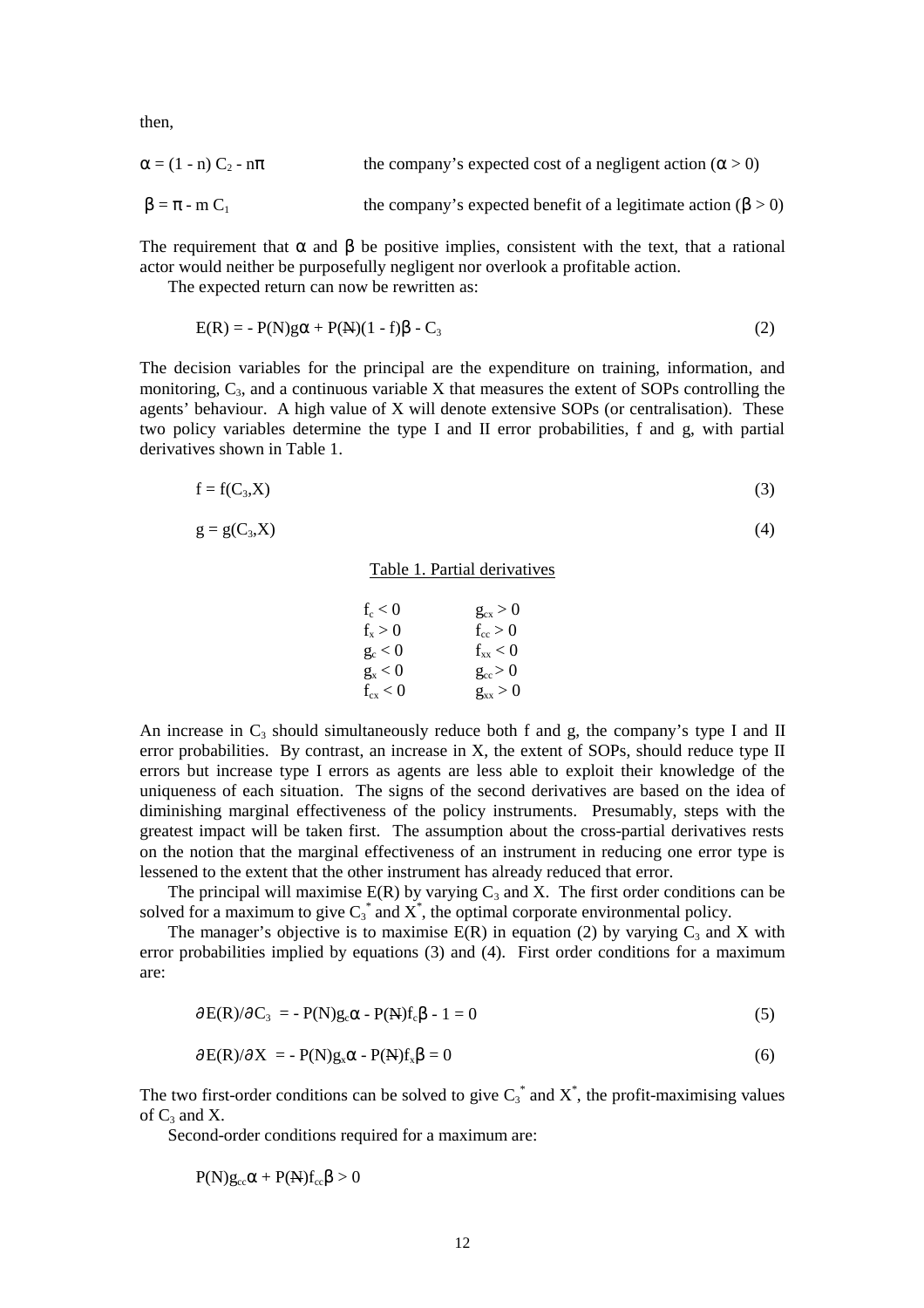$$
P(N)g_{xx}\alpha + P(M)f_{xx}\beta > 0
$$

and

$$
\{P(N)g_{cc}\alpha+P(M)f_{cc}\beta\}\{P(N)g_{xx}\alpha+P(M)f_{xx}\beta\}-\{P(N)g_{cx}\alpha+P(M)f_{cx}\beta\}^2>0
$$

The first two inequalities hold from our earlier assumptions. The third cannot be guaranteed, however. It simply describes a condition that must exist if there is to be a profit-maximising equilibrium.

Comparative static analysis gives the signs shown in Table 2.

| exogenous<br>variable | $C_3^*$ | endogenous variable<br>$\mathbf{v}^*$ |          | g        |
|-----------------------|---------|---------------------------------------|----------|----------|
| $C_1$                 | $(-)$   | $^{(+)}$                              | $^{(+)}$ | (?)      |
| $C_{2}$               | $(+)$   | $(+)$                                 | (?)      | $(-)$    |
| m                     | $(-)$   | $(+)$                                 | $(+)$    | (?)      |
| n                     | $(-)$   | $(-)$                                 | (?)      | $^{(+)}$ |
| π                     | (?)     | ( – )                                 | (?)      | 2)       |

|  | Table 2. Signs of comparative static results for the corporation |  |
|--|------------------------------------------------------------------|--|
|  |                                                                  |  |

This model shows that by endogenising the firm's compliance policy, we can get an insight into several phenomena not otherwise revealed. We see that there is always a positive probability of environmental accidents, negligent and otherwise.  $C_3$  is increased only until it becomes uneconomic and not until there are no longer any errors. The same is true for X. We see, as well, that there is always low hanging fruit on the tree.

Comparative static analysis shows that an increase in the cost of accidents or the probability that negligence is detected and punished will prompt an adaptation in corporate environmental policy, and that the form of adaptation depends on the precise nature of the accident.

For example, if penalties for a negligent act are increased, the principal will adapt policy by increasing the training and monitoring of agents and by increasing the SOPs which constrain agents' discretion. This will unambiguously lower the risk of an environmental accident since both forms of corporate policy response act in the same direction. The impact on the amount of low hanging fruit left on the tree is ambiguous, however. The reason is that the two forms of response have opposing effects on the probability of type I errors. More training, monitoring, information, support staff, green accounting, etc. will make managers more conscious of the environment generally, and they should pay more attention to low hanging fruit as a result. But more standardised procedures will have the opposite effect.

The result described above will also occur if the environmental enforcement agency becomes more diligent in enforcing its policy and raises the likelihood that negligence is caught.

If we are to examine Porter's hypothesis that environmental policy may affect the likelihood that low hanging fruit is picked, we have to examine the environmental authority's policy options. It can, of course, vary the penalties for a negligent accident or a detected violation. Let us assume that in addition, it can determine restitution or cleanup costs and that it has discretion to award damages to harmed parties even if an accident was not negligent.

If more strict environmental policy is to reduce environmental accidents while at the same time encourage firms to pick and profit from low hanging fruit, then it must prompt a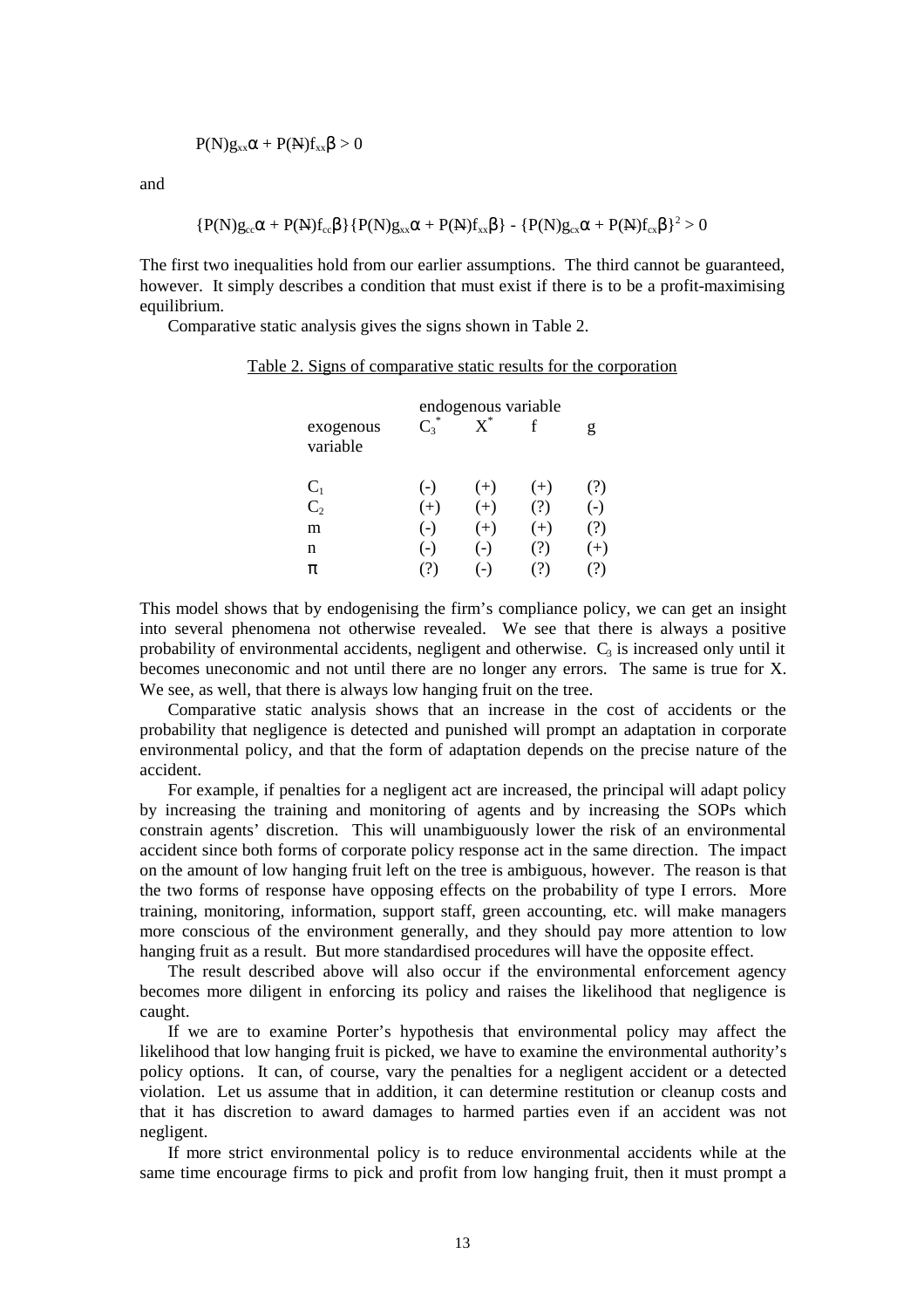specific reaction from the firm. It must cause fewer SOPs and more decision-making latitude for agents, while at the same time increasing the training and support given to the agents to help them in their decision-making. The results of comparative static analysis show that this will occur if enforcement policy combines two elements: heavier penalties for negligence (higher  $C_3$ ) and lower costs for the firm on the occurrence of an accident in which there was no negligence (lower  $C_1$ ). In the limit, this would argue against rules of strict liability in lieu of increasing penalties for negligence.

The firm's adaptation process works as follows. Heavier penalties for negligence raise both  $C_3$  and X which reduces the probability of an accident but has an ambiguous impact on low hanging fruit. A reduction in damages for a non-negligent accident also raises  $C_3$  but lowers X, reinforcing the reduction in the probability of a negligent accident. The other consequence, however, is that the principal will reduce SOPs. This reinforces the impact of higher spending on training and monitoring on type I errors, and it should reduce low hanging fruit.

To demonstrate the Porter Hypothesis, we must still show that the adaptation process described can increase  $E(R)$ , the firm's expected return. To do so, we substitute the first order conditions (5) and (6) into the objective function (2) to get the expected returns to the firm when corporate environmental policy is optimal.

$$
E(R) = {P(N)\beta f_c + 1}g/g_c + {P(N)\alpha g_x}(1 - f)/f_x - C_3
$$
 (7)

We can then take the total derivative of (7) with respect to  $C_1$  and  $C_2$ . If the signs are not unambiguously positive with  $C_1$  and negative with  $C_2$ , then the Porter Hypothesis is feasible. Note that we do not intend to show that Porter is necessarily right; we do not require that the two signs be respectively negative and positive. We only need show that the hypothesis is feasible.

The first term to the right of the equality in (7) comprises the cost of negligent actions, net of gain from those that do not result in accidents and thus by assumption are not detected. The second term comprises the returns to the firm from legitimate actions, net of the cost of those that cause accidents. The final term is the cost of training and monitoring.

Not surprisingly, some of the elements of the total derivative of (7) are ambiguous in sign, and in composition there are offsetting impacts which render the overall signs ambiguous.15

We can summarise the results first with respect to an increase in fines and penalties for negligence.

- (a) This will have an ambiguous impact on the total cost to the firm of negligent acts. It will increase SOPs' restraint on agents' decision-making, and it will increase spending on agents' training and monitoring. Both of these work in consort to reduce the frequency of negligent actions, but not necessarily enough to offset the higher cost of each single negligent act.
- (b) It has an ambiguous impact on the cost to the firm of low hanging fruit since SOPs increase it while training reduces it.
- (c) There will be an unambiguous increase in training and monitoring cost to the firm.

A reduction in costs for non-negligent accidents will have the following consequences.

 $\overline{a}$ 

(a) It will have an ambiguous impact on the cost of negligent acts since there will be more discretion for agents (fewer SOPs) coupled with increased training and monitoring.

<sup>&</sup>lt;sup>15</sup> To simplify signing the expression, we assume that all the second-order derivatives are negligible compared to the other terms. They are set to zero.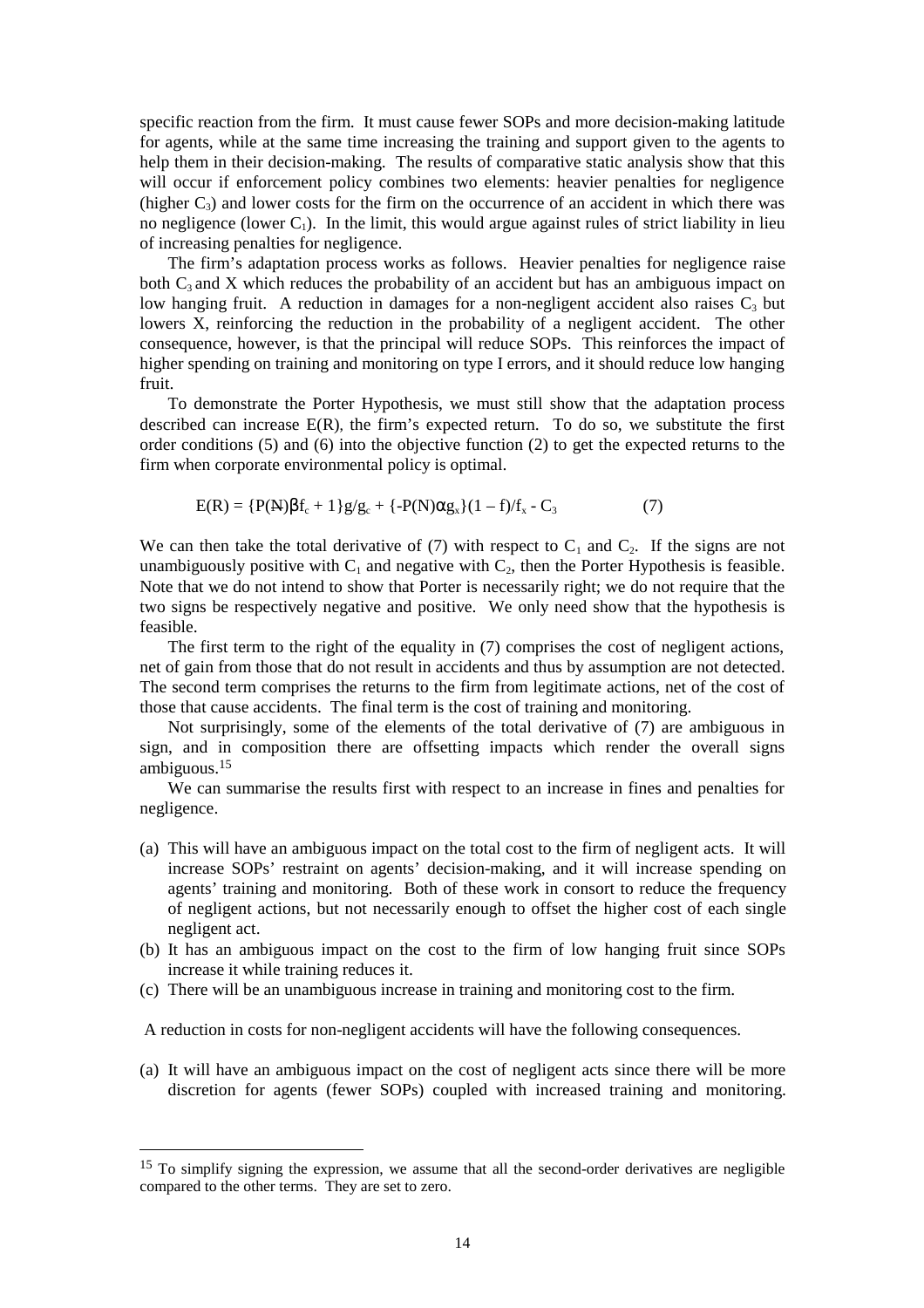These two organisational changes have counteracting effects on the probability of a negligent act.

- (b) There will be a certain increase in the firm's returns from legitimate actions because both the reduction in SOPs and the increase in training reduce low hanging fruit. This will be supported by the lower costs of non-negligent accidents noted above.
- (d) There will be an unambiguous increase in training and monitoring cost to the firm.

In conclusion, stricter environmental policy (interpreted here as a policy change that increases the penalties for negligence and reduces the frequency of accidents) may increase a firm's returns by reducing its absolute costs. That is, it may fit results Porter hypothesized.

#### **Further instruments**

We will discuss below several additional instruments that might be of use. This is surely not an exhaustive list, but it is our attempt to show at least some of the major alternatives.

### *The compensation system*

In Gabel and Sinclair-Desgagne (1993), we explored the extent to which an incentive-based compensation system could be used to deal with a multi-task principal-agent problem. The model we presented in that paper was one in which an agent allocated a limited amount of effort between two tasks. One task earned profit for the firm and the other task reduced the risk of an environmental accident. The principal wanted to control the agent's allocation of effort between the tasks, but that allocation was not observable. The principal could only infer the agent's effort from some imperfect measure of performance on each task. So in this model, there was costless but imperfect and indirect monitoring of the variable of interest the agent's effort. The question we posed was whether the principal should link the agent's compensation to the measure of performance on environmental risk reduction.

We found from the model that when the agent's effort constraint was not binding, then it was optimal for the principal to use an incentive wage to reward performance on environmental risk reduction. Furthermore, the slope of the optimal performance-wage schedule for either task was proportional to both the principal's eagerness to influence performance on the task and to the relative accuracy of the principal's measure of the agent's effort expended on it. In this model, monitoring technology and accuracy were exogenous.

If the agent's effort constraint were binding, however, then it may not be efficient for the principal to pay an incentive wage based on measured performance on environmental risk reduction. This rather surprising result has an intuitive rationale. If the effort constraint were binding, interaction between the principal and the agent would be limited to risk sharing, but efficient risk sharing requires that the marginal rates of substitution between the various income levels be equal. This could only be achieved if the wage schedule were invariant in the measure of risk reduction.

### *Auditing non-financial objectives*

In the model described above, monitoring was free, and its technology and accuracy were exogenous. In reality, every monitoring system is costly, and if the principal were to spend more, he or she could usually improve the system's accuracy. That is, accuracy should be endogenised. So a pertinent question to ask is how the principal should make the optimal joint decision on the level of monitoring of effort on the non-financial environmental objective and the compensation for both tasks. (Monitoring financial performance is also important, of course, but one can assume that it is done routinely irrespective of environmental concerns.)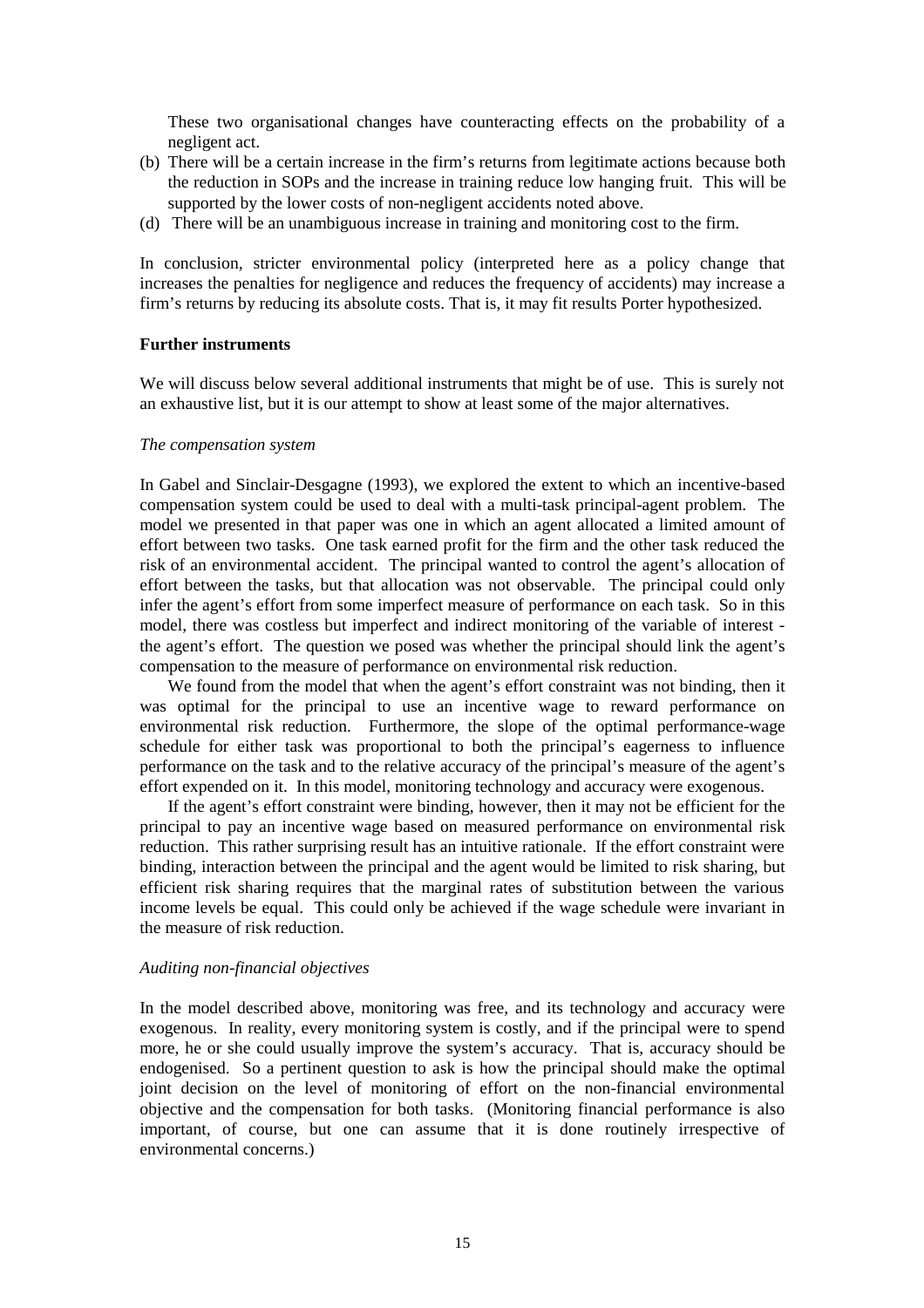Intuitively, monitoring would enter the principal's utility function as a cost along with the contingent wage. The principal would then maximise over the two control variables - the wage and the expenditure on monitoring. The agent's utility function would presumably be unchanged.

The benefit to the principal of greater expenditure on monitoring is that it would improve the accuracy of his or her inference of the agent's effort on environmental risk reduction. With more precision here, the principal would increase the slope of the performance-wage gradient. This would shift more of the risk of an environmental accident to the agent, and the agent would adjust by dedicating more effort to that activity, ceteris paribus.

A further benefit of spending more on monitoring is that it would improve the principal's assessment of whether the effort constraint on the agent was binding. As explained above, the choice of a salary system depends on this assessment. Once the quality of monitoring is endogenised, a linkage can be modelled between the cost of monitoring and the cost of a mistaken salary system.

In Sinclair-Desgagné and Gabel (1997), the authors used a multi-task, multi-signal principal-agent model to look at the optimal design of environmental audits and the manager's consequent allocation of effort. They showed that where managers had discretion on how to distribute their effort between standard business duties and environmental protection, the occurrence of environmental audits and the optimal wage structure should depend on the importance of the managers' prudence (or precautionary motives) relative to their aversion to risk. When prudence dominates risk aversion, environmental audits should be triggered by high financial assessments, and the wage of an audited manager should go up on average. When risk aversion dominates, however, environmental audits should be held if financial assessments are low, and the expected compensation of an audited manager should be lower than the wage when no audit occurs. These results therefore predict that environmental audits will happen more frequently when managers' attitude toward risk is strongly driven by precautionary motives, because in this case such audits constitute a reward rather than a punishment.

### *Internal pricing*

There are alternatives to assigning an agent multiple and potentially conflicting financial and non-financial tasks. One is for the principal to try to correct the firm's system of internal accounting prices to reflect all implicit values of the firm. If the firm were to internalise all externalities to the agent that are borne by the principal, then decentralised decision making within the firm would again be optimal to the principal. With the measure of performance on both tasks reduced to a single financial criterion, there would be no conflict between the tasks. But how could this be done?

Note that this problem is similar to, but not the same as, the familiar transfer pricing problem. The transfer pricing problem is commonly portrayed as one of finding the price for intra-firm trade that comes closest to inducing an efficient level of that trade. Presuming no exogenously available reference price, the challenge is to design an incentive mechanism to tease the correct price out of those in the firm who know it. The problem we describe here is again one of getting correct intra-firm prices, but there is no *prima facie* argument that individuals know the correct prices but have an incentive to conceal them. Rather, the principal must construct truly unknown prices (or their expected values) from data that are costly to collect.

There are many examples of companies that have attempted to improve their environmental performance via this means. Naturally, environmental audits are a frequent starting point since one of their goals is to gather data on actual and potential environmental costs facing the firm. One example is that of a European chemical producer that attempted to identify all environmental costs allocated to its overhead accounts and then to shift those costs to the products or processes that truly generated them. For example, insurance premia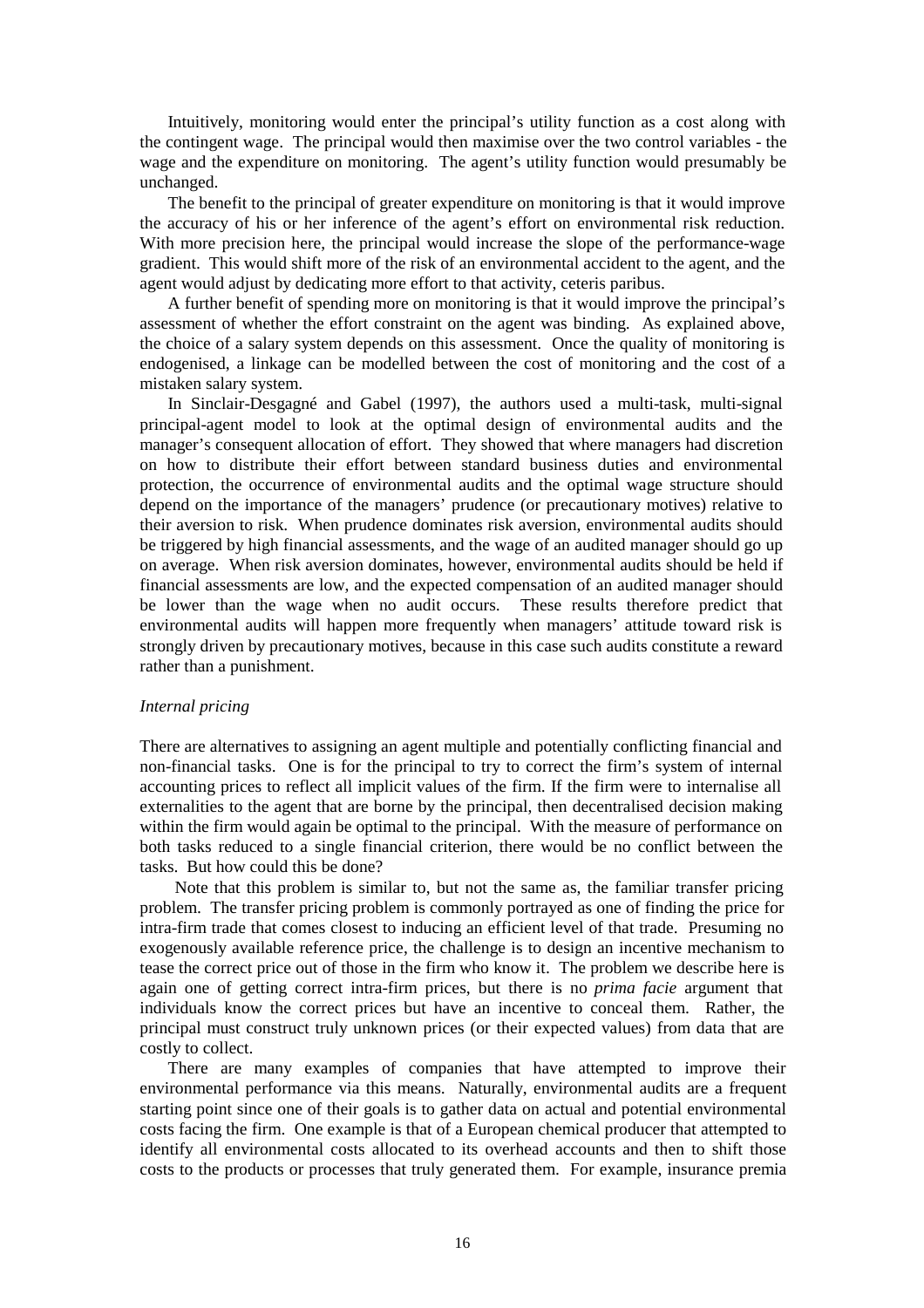and legal fees incurred or expected were charged to specific production centres or products. With altered costs and product margins caused by these additional charges, production and sales managers' incentives to favour environmentally benign options increased. In a similar vein, products whose use might create future liabilities, legal or just in terms of image, could be "artificially" burdened by accounting charges reflecting that risk (Epstein, 1996a,b,c). Feeding back through an incentive system based on profit, such products would be shunned in favour of environmentally favourable alternatives.

Another example appeared some years ago in the US steel industry. The EPA experimented with intra-firm emissions trading in the early 1980s. That allowed Armco Steel to employ linear and integer programming models (Bodily and Gabel, 1982) to calculate the shadow price of its particulate effluents. Then the company charged its many facilities with their use value. Re-optimisation earned the company a saving of \$50 million annually. Although Armco dealt with emissions entitlements as an idiosyncratic experience, firms that become accustomed to emissions trading should build entitlement values into their formal cost accounting systems.

A further example of the spirit of this corporate policy is the effort of automobile producers to design models on the basis of an assumption that the makers would be responsible for repossessing the cars at the end of their lifetimes. With the costs of recovery, re-manufacturing, recycling, or ultimate disposal imposed on design teams, the cars should emerge at least somewhat less environmentally pernicious. This example suggests a role for life-cycle analysis. Unlike environmental audits which look at the firm per se, life-cycle analysis, despite all its methodologically and practically inadequacies, looks upstream and downstream of the firm. With life-cycle analysis, firms can apprise themselves of the otherwise invisible costs that they may find themselves unexpectedly bearing.16

Although this is a simple look at internal pricing, at a more subtle level, problems of impacted information and perverse incentives may assert themselves. For example, if intrafirm prices are "corrected" for costs incurred by the principal but previously external to the agent, should the agent have the option to subcontract work to other firms? One can assume that there are external costs there, too, and that some of them may be borne by the principal. Under these (reasonable) assumptions, it is clear that questions of transfer pricing are not independent of questions of organisational form. Those questions could range from centralisation vs. decentralisation of decision making all the way to integration vs. specialisation of the firm's activities. This suggests the relevance of work such as that of Holmström and Tirole (1991) which attempts to integrate transfer pricing and organisational form. The authors admit that their work is exploratory and at this stage cannot offer specific predictions, but the questions it poses are relevant to environmental resource management. How much flexibility should units in the firm have? Is the opportunity cost of trading outside of the firm large or small? Is monitoring of outside trading relations feasible, and if so, at what cost?

This is not an artificial problem, and the oil industry provides an example of it. A diversified oil company could burden its shipping division with the insurable and noninsurable costs of many kinds that the corporation, as distinct from the division, would expect to incur should there be an oil spill. The intent would be to ensure a correct incentive for the shipping division to undertake risk minimising actions (like operating vessels with doublebottomed hulls). But once those costs were allocated, the division might decide to subcontract some of its shipping (e.g., that in US waters where the legal liability for a spill is especially great) to small independent firms protected by their limited liability. Should this be permitted?

Precisely this question arose after the Exxon Valdez accident. Seeing the enormity of Exxon's legal liability and loss of reputation, Shell Oil's transport division ceased commercial tanker operations in US waters and contracted it to small shippers instead. Other

<sup>&</sup>lt;sup>16</sup> Of course, if all prices were correct in the first place, then there would be no need for a life-cycle analysis.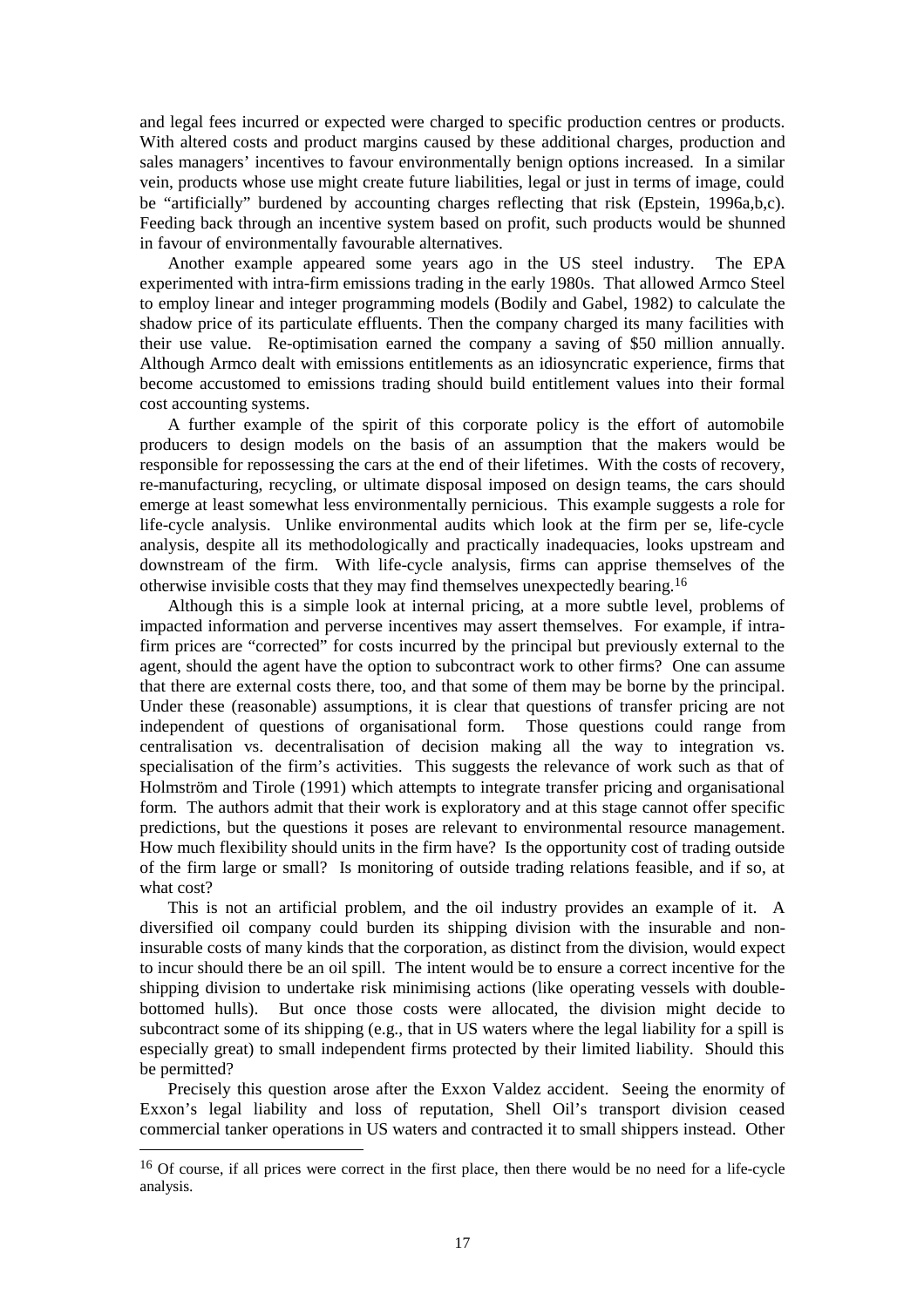oil companies refrained from following Shell's lead, and presumably employed other control systems instead. Yet a systematic model to examine these alternatives is still missing.

## *Horizontal task restructuring*

Another alternative to assigning potentially conflicting profit and environmental risk reduction responsibilities to a single agent is to assign the different tasks to different agents. This, like internal accounting reforms, would obviate the problem of designing a reward system to control how one agent allocated his or her effort. In essence, the amount of effort dedicated to the different tasks is centralised with the principal who decides on the number of agents assigned to each. But there is still the problem of how to define the tasks and how to structure the incentives for them.

Holmström and Milgrom (1990) argue that tasks for which performance is relatively easy to assess should be assigned to one manager, while tasks that are inherently difficult to monitor should be assigned to another. The former's compensation should be incentivebased while the latter's should not be. It seems reasonable to assume that direct profitmaking tasks are relatively easy to monitor while it is inherently difficult to monitor nonfinancial environmental tasks. It follows that profit and loss objectives should go to one agent while environmental performance should be the domain of another. The former should face an incentive compensation scheme and the latter not. This match between monitoring accuracy and compensation scheme is consistent with our results in the single agent, multitask problem referred to above.

The match is also consistent with commonly observed business practice. Firms often have line managers with profit and loss responsibility working under strong incentive salary plans based on financial measures, while staff responsible for environmental affairs have salaries de-coupled from operating profit. Under such an organisational arrangement, the environmental staff may be responsible for making capital investment decisions (with a budget allocated centrally) intended to reduce environmental effluents or risks.

### *Corporate sanctions of agents for negligence*

Segerson and Tietenberg (1992) used a principal-agent model to analyse the issue of corporate vs. individual legal sanctions for violations of environmental laws. A related issue is that of corporate-imposed sanctions for agents guilty of violating company environmental policy (whether or not the violation caused environmental damage).

It is common for companies exposed to the risk of environmental liability to attempt to shift some of it to the employees whose negligent actions may incur that liability. This can be done by threatening dismissal, for example, or by stating in the employment contract that legal aid and the indemnification of fines would be denied to any employee found personally and negligently liable for an environmental accident.

In the context of a model, liability cost functions dependent on the damage caused or the seriousness of the breach of company policy would have to be specified for both principal and agent and then subtracted from their respective utility functions. Furthermore, a conditional probability of an environmental accident given the agent's action would have to be specified.

Unfortunately, if principals punish agents for mistakes, the agents may try to hide those mistakes. There are many instances in which immediate reporting of mistakes can allow the principal to mitigate both their social and private costs. In fact, prompt disclosure of environmental accidents is enshrined in the United Nations guidelines for transnational corporations (United Nations Centre on Transnational Corporations, 1991). Are there ways by which a balance can be struck between a motive to punish negligence and a desire for immediate reporting?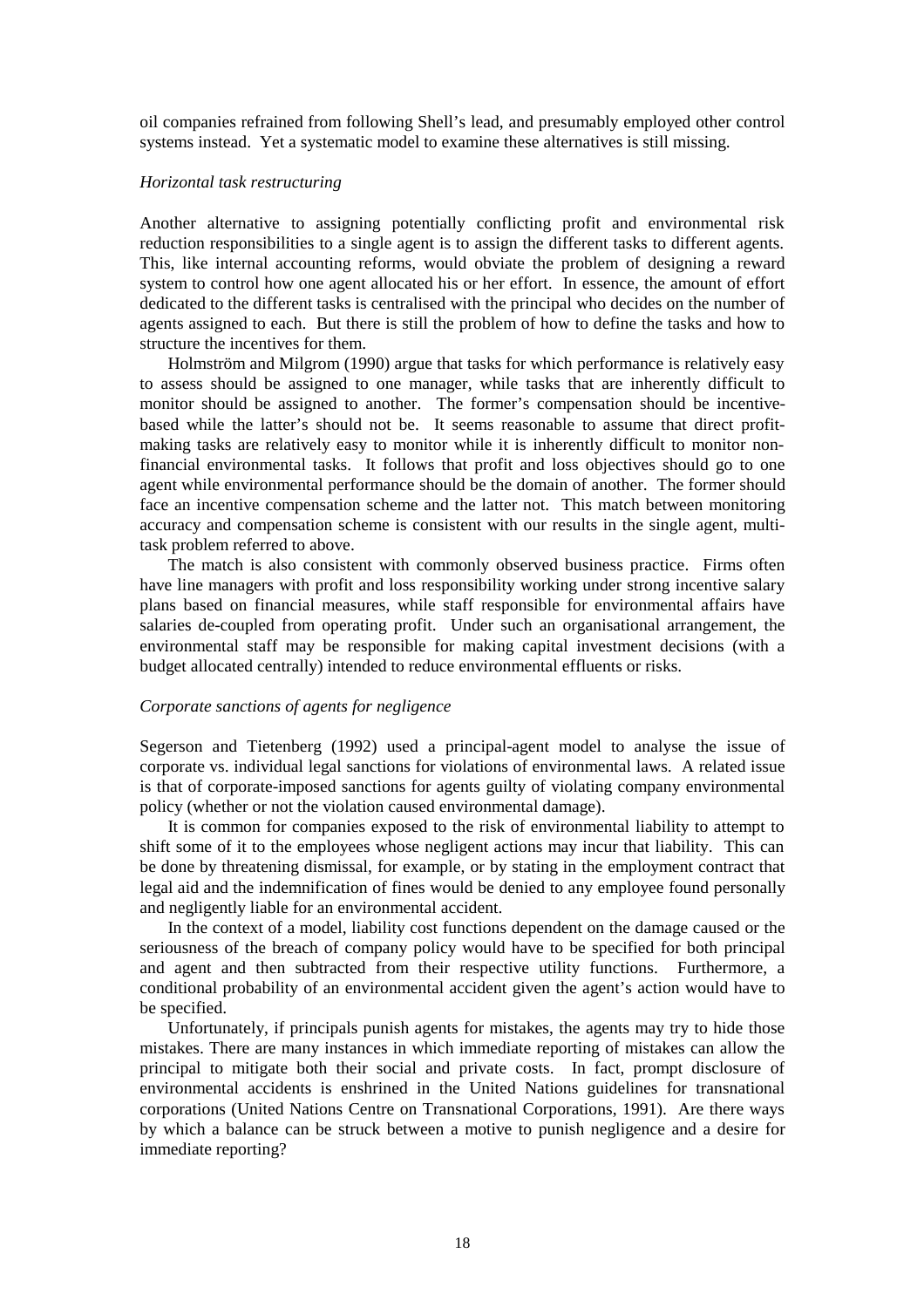Wathieu (1993) addressed this question in a formal principal-agent model. He showed that it was possible to set up an incentive scheme to induce self-reporting if the scheme entailed a penalty that diminished with the agent's time horizon. The penalty was always below the agent's liability constraint, and it was progressively more so with a decrease in either the agent's discount rate or the precision of the principal's ability to estimate the delay in reporting. With an increase in monitoring frequency, the size of the penalty can diminish. Rather unexpectedly, Wathieu showed that it was possible that the optimal company fine could be negative - i.e., that the principal should reward the agent for reporting his or her own negligence. Despite the premium, however, the overall payoff to the agent of a mistake must still be negative (from the exogenous liability cost).

## **Conclusion**

We have tried in this paper to convince the reader that relative to spending more research time looking at market relationships between firm, there is a very high return to looking at what happens inside a firm. Many of the tools to do so exist in the repertoire of the economist, and complementary tools and concepts are on offer in other disciplines, especially organisational science. We believe that the return is more than academic. Managers are under pressure to improve the environmental performance of their companies, and our impression is that serious thinking about how they can do so is only beginning. Once they write the corporate policy statement to the effect that they will respect the environment and be good citizens, most managers have little idea how to proceed; little idea how to translate their goal for the company into systems of incentives and controls to achieve it. Public policy-makers have profited enormously from the work of academic economists over the years. Company policy-makers need help, too.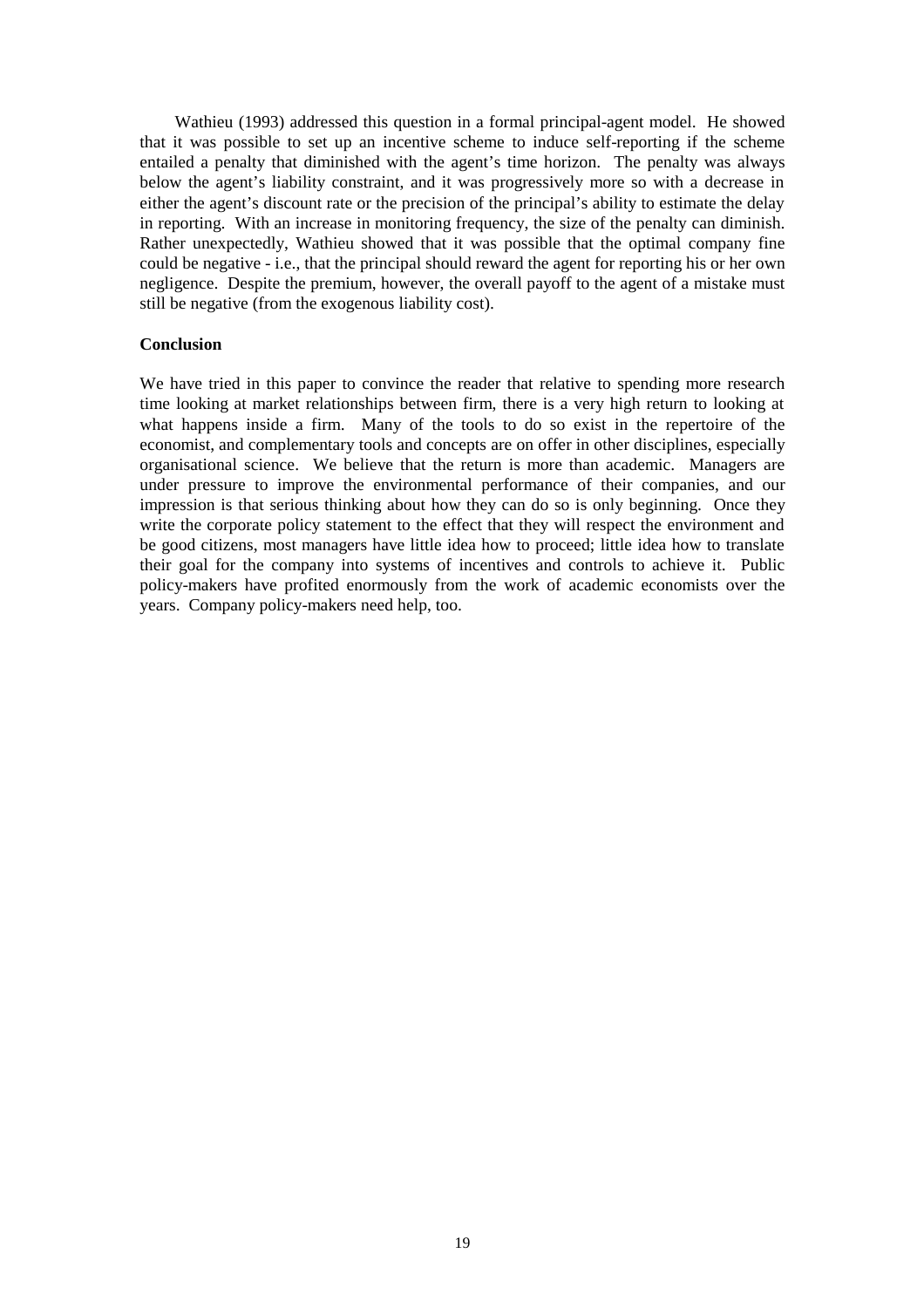#### **References**

Beckenstein, A. and L. Gabel (1986). "The Economics of Antitrust Compliance." *Southern Economic Journal* 52(3): 673-92.

Bodily, S.E. and L. Gabel (1982), "A New Job for Businessmen: Managing the Company's Environmental Resources", *Sloan Management Review*, Summer.

Coase, R. (1992), "The Institutional Structure of Production", *American Economic Review*, 82(4), September, pp.713-719.

Crandall, R. (1992), "Why is the Cost of Environmental Regulation so High?" Center for the Study of American Business, Policy Study No. 110.

Cyert, R. and J. March (1992), *A Behavioral Theory of the Firm*, 2nd Ed., Cambridge: Blackwell.

David, P. and S. Greenstein (1990), "The Economics of Compatibility Standards: An Introduction to Recent Research", *Economics of Innovation and New Technology*, 1(1), 3-42.

*The Economist* (1991), 31 August, 15.

Epstein, M. (1996a), *Measuring Corporate Environmental Performance*, Burr Ridge, Il: Irwin.

Epstein, M. (1996b), "You've Got a Great Environmental Strategy - Now What?", *Business Horizons*, September-October, 53-9.

Epstein, M. (1996c), "Improving Environmental Management with Full Environmental Cost Accounting", *Environmental Quality Management*, Autumn, 11-22.

Farrell, J. and G. Saloner (1986), "Installed Base and Compatibility: Innovation, Preannouncements, and Predation, *American Economic Review*, 76(5), 940-55.

Farrell, J. and G. Saloner (1985), "Standardization, Compatibility, and Innovation", *Rand Journal of Economics*, 16(1), 70-83.

Gabel, H. L. and B. Sinclair-Desgagné (1998), "The Firm, its Routines, and the Environment", in Tietenberg and Folmer, eds., *The International Yearbook of Environmental and Resource Economics 1998/1999*,: A Survey of Current Issues, Edward Elgar.

Gabel, H. L. and B. Sinclair-Desgagné (1995), "Corporate Responses to Environmental Concerns", in Folmer, Gabel, and Opschoor (eds.), *Principles of Environmental and Resource Economics: A Guide for Students and Decision-Makers*, Aldershot: Edward Elgar, 347-61.

Gabel, L. and B. Sinclair-Desgagne (1993a), "Managerial Incentives and Environmental Compliance." *Journal of Environmental Economics and Management* 24(3): 229-40.

Gabel, L. and B. Sinclair-Desgagne (1993b), "Environmental Regulation and Firm Structure." INSEAD Working Paper.

Gore, A. (1993), *Earth in the Balance: Ecology and the Human Spirit*, New York: Penguin.

Gupta, S., K. Miranda, and I. Parry (1993), "Public Expenditure Policy and the Environment: A Review and Synthesis." IMF Working Paper.

Hayek, F. (1945), "The Use of Knowledge in Society", *American Economic Review*, 35, , pp. 519-530.

Holmström, B. and P. Milgrom (1991), "Multi-Task Principal-Agent Analysis: Incentive Contract, Asset Ownership, and Job Design." *Journal of Law, Economics, and Organisation* 7: 24-52.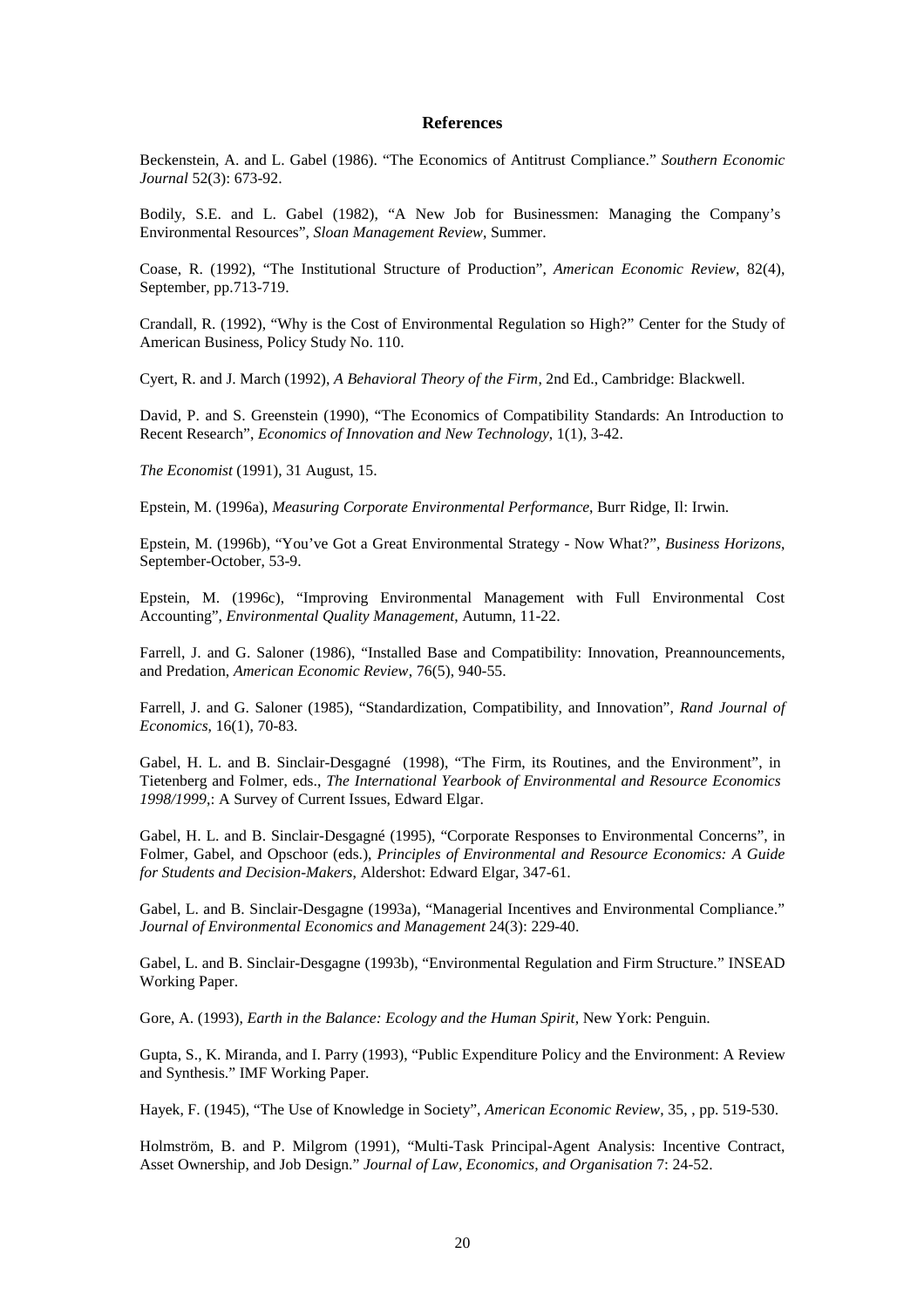Holmström, B. and J. Tirole (1991), "Transfer Pricing and Organisational Form." *Journal of Law, Economics, and Organisation* 7: 201-28.

Jaffee, A., S. Peterson, P. Portney, and R. Stavens (1995), "Environmental Regulations and the Competitiveness of U.S. Manufacturing", *Journal of Economic Literature*, XXXIII(1), 132-63.

Kogut, B. and U. Zander (1992), "Knowledge of the Firm, Combinative Capabilities, and the Replication of Technology", *Organization Science*, 3(3), 383-97.

Kuhn, T. (1962), *The Structure of Scientific Revolutions*, Chicago: University of Chicago Press.

Meyer, S. (1992), "Environmentalism and Economic Prosperity: Testing the Environmental Impact Hypothesis", unpublished manuscript, MIT.

Milgrom, P. and J. Roberts (1992), *Economics, Organization and Management*, Englewood Cliffs: Prentice-Hall.

Miller, D. and P. Friesen (1984), *Organizations: A Quantum View*, Englewood Cliffs: Prentice-Hall.

Nadler, D. and M. Tushman (1997), *Competing by Design*, New York: Oxford University Press, forthcoming.

Nelson, R. and S. Winter (1982), *An Evolutionary Theory of Economic Change*, Cambridge: Harvard University Press.

Oates, W., K. Palmer, and P. Portney (1994), "Environmental Regulation and International Competitiveness: Thinking about the Porter Hypothesis", unpublished manuscript.

Palmer, K. and D. Simpson (1993), "Environmental Policy as Industrial Policy", *Resources*, Summer, pp.17-21.

Porter, M. (1991), "America's Green Strategy*", Scientific American*, April, p.96.

Porter, M. and C. van der Linde (1995), "Green and Competitive: Ending the Stalemate", *Harvard Business Review*, September-October, 120-34.

Postrel, S. and R. Rumelt (1992), "Incentives, Routines, and Self-Command", *Industrial and Corporate Change*, 1(3), 397-425.

Rumelt, R. (1995), "Inertia and Transformation", in Montgomery (ed.), *Resource-Based and Evolutionary Theories of the Firm*, Boston: Kluwer, 101-32.

Sappington, D (1991), "Incentives in Principal-Agent Relationships." *Journal of Economic Perspectives* 5: 45-66.

Segerson, K. and T. Tietenberg (1992), "The Structure of Penalties in Environmental Enforcement", *Journal of Environmental Economics and Management*, 23, 179-200.

Shiffrin, R. and W. Schneider (1977), "Controlled and Automatic Human Information Processing: II. Perceptual Learning, Automatic Attending, and a General Theory", *Psychological Review*, 84, 127-90.

Simon, H. A. (1987), "Bounded Rationality", in Eatwell, Milgate, and Newman (eds.), *The New Palgrave Dictionary of Economics*, London: Macmillan, Vol. 1, 267.

Simon, H. A. (1985), "Human Nature in Politics: The Dialogue of Psychology with Political Science", *The American Political Science Review*, 79(2), 293-304.

Simon, H.A. (1945), *Administrative Behavior*, 3rd ed., New York: Free Press.